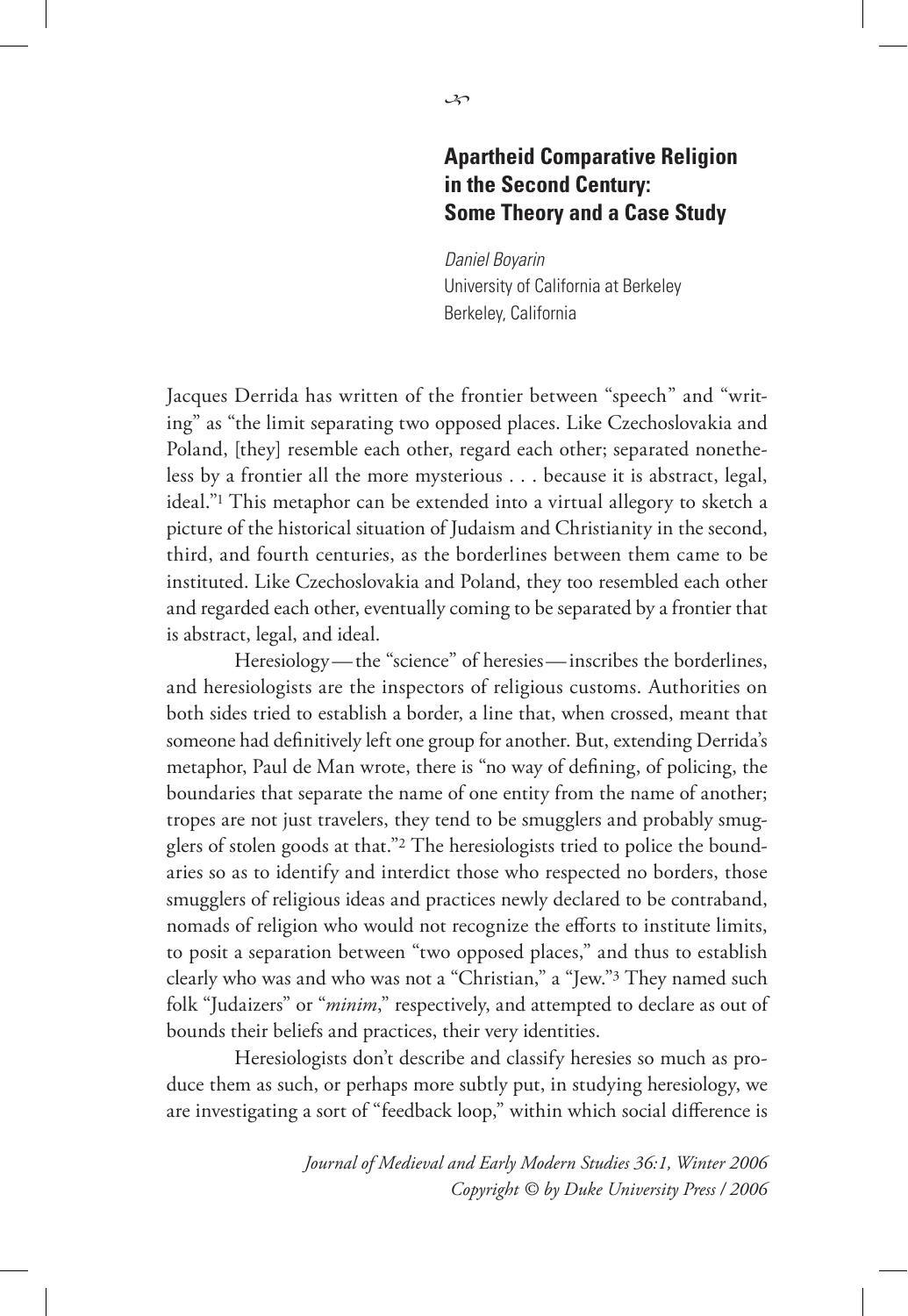being rationalized as ideological difference and the ideological difference, in turn, reproducing and intensifying the social difference. This notion of the "feedback loop" is closely related to the concept of "dynamic nominalism" elaborated by Arnold Davidson and Ian Hacking. As Hacking puts it, "categories of people come into existence at the same time as kinds of people come into being to fit those categories, and there is a two-way interaction between these processes."4 We could say with some justice that "Christianity" and "Judaism" were invented in order to make sense of the fact that there were Jews and Christians. Groups that are differentiated in various ways by class, ethnicity, and other forms of social differentiation become transformed into "religions" in large part, I would suggest, through discourses of orthodoxy/heresy. Heresiology, whatever else it is, is largely the work of those who wished to eradicate the fuzziness of the borders, semantic and social, between Judaism and Christianity and thus produce them as fully separate (and opposed) entities—as religions.5

For nearly two decades now, scholars of early Christianity have been advancing a major revision of the history of Christian heresiology. Working within a Foucauldian paradigm, Alain Le Boulluec has been central—even the prime mover—in this shift in research strategy.6 Aside from his specific historical achievements and insights, Le Boulluec's most important move was to shift the discourse away from the question of orthodoxy and heresy, understood as essences (even constructed ones) as had Walter Bauer before him,<sup>7</sup> and to move the discussion in the direction of a history of the representation of orthodoxy and heresy, the discourse that we know of as heresiology, the history of the idea of heresy itself.

Similarly, where scholars of rabbinic Judaism have looked for evidence of response to Christianity at specific points within rabbinic texts e.g., denunciation in the form of *minut* or imitation of or polemic against certain Christian practices and ideas—we can follow Le Boulluec's lead in taking up Foucault's notions of discourse and shift our investigation from the specifics of what was thought or said to the *episteme* or universe of possible knowledge within which heresiological concepts and expressions could be thought or said. Continuing Derrida's "border" conceit and invoking a wellknown joke might help to make clearer the shift that I'm talking about here. Every day for thirty years a man drove a wheelbarrow full of sand over the Tijuana border-crossing. The customs inspector dug through the sand each morning but could not discover any contraband. He remained, of course, convinced that he was dealing with a smuggler. On the day of his retirement from the service, he asked the smuggler to reveal what it was he was smug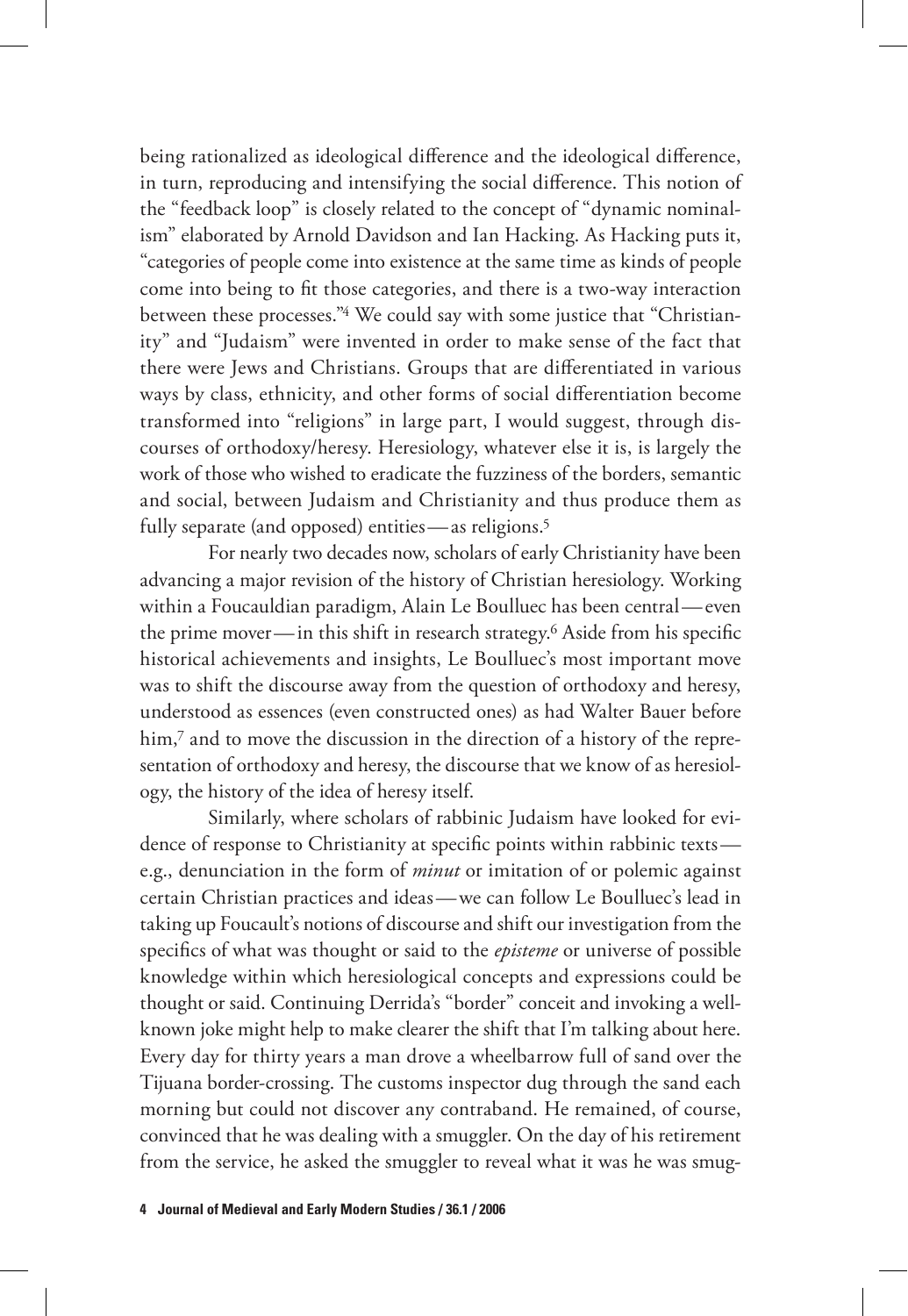gling and how he had been doing the smuggling. The answer, of course, was that he was smuggling wheelbarrows.8 Where until now, it might be said, scholarship has been looking for what is hidden in the sand (with more success than the customs inspector),9 I prefer to look at smuggled wheelbarrows as the vehicles of language within which identities are formed and differences are made.10 If Bauer, we might say, was still looking for some contraband treasures in the sand, it was Le Boulluec who taught us to look for smuggled wheelbarrows. But, of course, it wasn't only the modern scholar who was searching for the contraband but the heresiologists themselves. Little did they suspect, I warrant, that in struggling so hard to define who was in and who was out, who was Jewish and who was Christian, what was Christianity and what was Judaism, it was they themselves who were smuggling the wheelbarrows, the discourses of heresiology and of religion as identity.

# **Hybrids and heretics**

Generally, scholars have seen the orthodox topos that Christian heretics are "Jews" or "Judaizers" as a sort of side-show to the real heresiological concern, the search for the Christian doctrine of God, to put it in Hanson's terms.<sup>11</sup> According to this view, heresiology is primarily an artifact of the contact between biblical Christian language and Greek philosophical categories, which forced ever more detailed and refined definitions of godhead, especially, in the early centuries, in the face of the overly abstract or philosophical approaches of the "Gnostics." The naming of heretics as Jews or Judaizers is treated, in such an account, as a nearly vacant form of reprobation for reprobation's sake. Without denying that interpretation's validity for the history of Christian theology,12 I nonetheless hypothesize that it is not epiphenomenal that so often heresy is designated as "Judaism" and "Judaizing" in Christian discourse of this time,<sup>13</sup> nor that a certain veritable obsession with varieties of "Jewish-Christianity" (Nazoreans, Ebionites) became so prominent in some quarters precisely at the moment when Nicene orthodoxy was consolidating.14 Furthermore, it is not a necessary outcome that even a very refined theological discourse and controversy (on such issues as the relations of the persons of the trinity) produced a structure of orthodoxy and heresy without some other cause or function intervening.15 At least one major impetus for the formation of the discourse of heresiology, on my reading, is the construction of a Christianity that would not be Judaism. The "Jews" (i.e., for this context, heretics so named), the Judaizers, and the Jewish-Christians—whether they existed and to what extent is irrelevant in this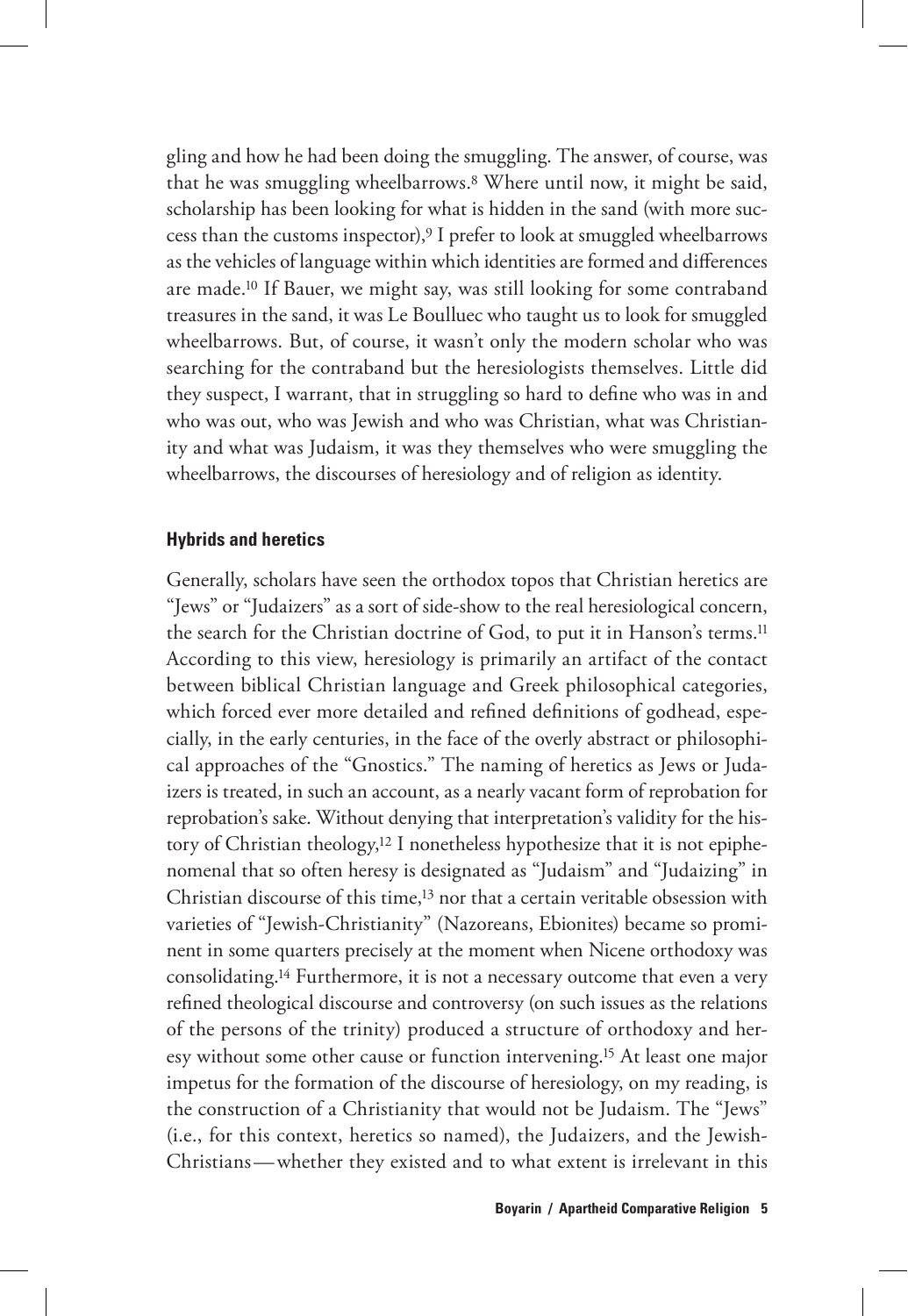context—thus mark a space of threatening hybridity, which it is the task of the religion-police to eliminate.16

Note that these religion-police, the border guards, were operating on both sides; hybridity was as threatening to a "pure" rabbinic Judaism as it was to an orthodox Christianity.17 An elegant example is the fair of Elone Mamre, which, according to the church historian Sozomen, attracted Jews, Christians, and pagans, who each commemorated the angelic theophany to Abraham in their own way: the Jews celebrating Abraham; the Christians the appearance of the Logos; and the pagans, Hermes.18 Here is, perhaps, the very parade instantiation of Bhabhan "interstitial" spaces that bear the meaning of culture. The rabbis prohibited Jews from attending at all,<sup>19</sup> thus reinscribing the hybridity as something like what would later be called "syncretism," and banishing it from their orthodoxy. This is an oft-repeated phenomenon at this particular time.20

A recent writer on the history of comparative religion, David Chidester, has developed the notion of an "apartheid comparative religion." By this (working out of the southern African situation as a model for theorization), Chidester means a system that is "committed to identifying and reifying the many languages, cultures, peoples, and religions of the world as if they were separate and distinct regions." The point of such a knowledge/ power regime is that "each religion has to be understood as a separate, hermetically sealed compartment into which human beings can be classified and divided."21 I locate the beginnings of such ideologies of religious difference in late antiquity. Following Chidester's descriptions, I want to suggest that the heresiologists of antiquity were performing a very similar function to that of the students of comparative religion of modernity, conceptually organizing "human diversity into rigid, static categories [as] one strategy for simplifying, and thereby achieving some cognitive control over, the bewildering complexity of a frontier zone."22 Heresiology is, I might say, a form of apartheid comparative religion, and apartheid comparative religion, in turn, a product of late antiquity.

One of the most important themes of postcolonial theorizing is its emphasis on the hybridity of cultural identifications and the instability of dominating cultural paradigms, paradigms that must be constantly reproduced, that must constantly assert their own naturalness while asserting hybridity as unnatural, monstrous.23 Homi Bhabha has written that cultures interact, not on the basis of "the exoticism of multiculturalism or the *diversity* of cultures, but on the inscription and articulation of culture's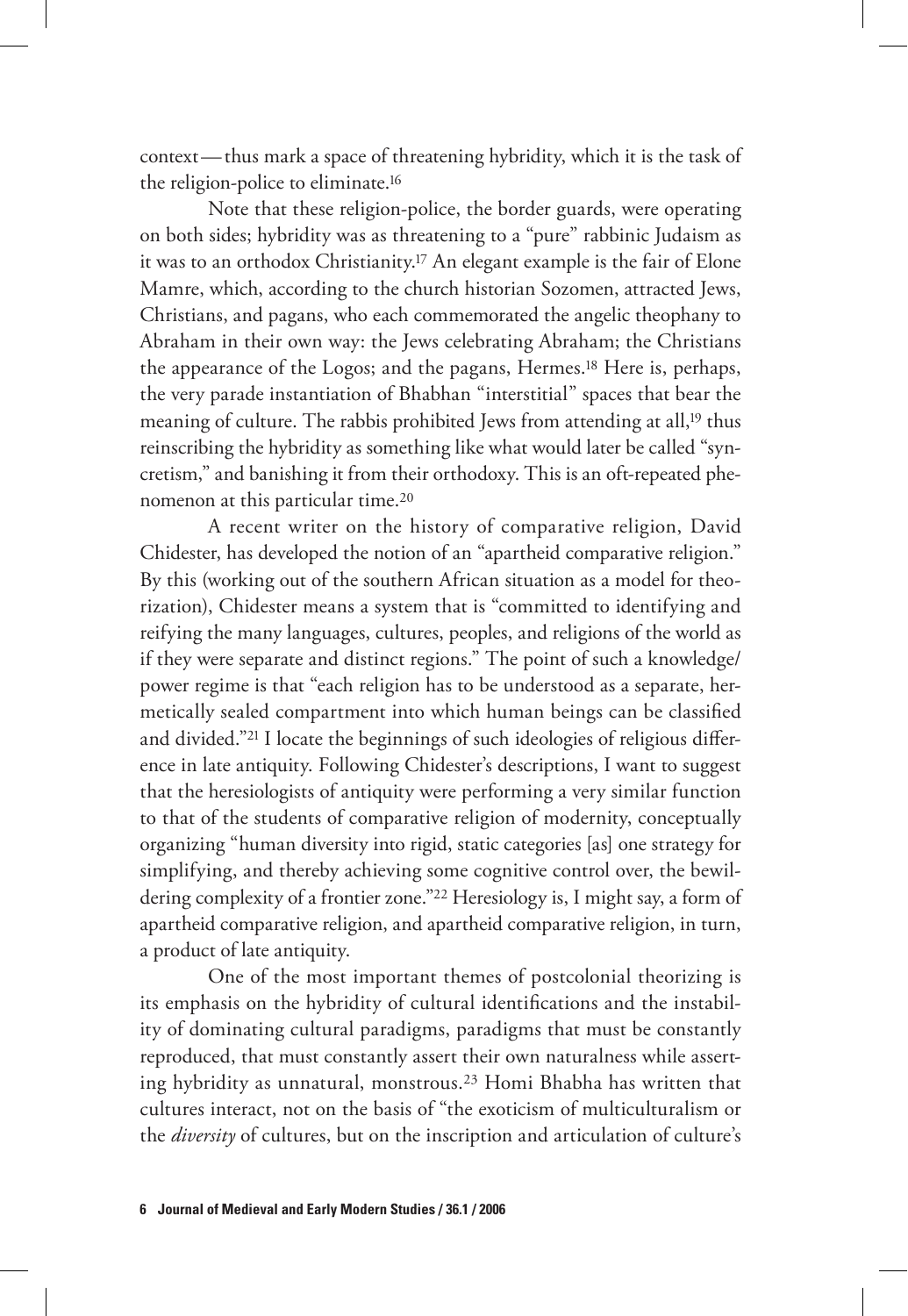*hybridity*." Bhabha concludes, "it is the 'inter'—the cutting edge of translation and negotiation, the *in-between* space—that carries the burden of the meaning of culture."24 The instability of colonial discourse makes possible the subaltern's voice, which colonizes, in turn, the discourse of the colonizer. As Bhabha puts it, "in the very practice of domination the language of the master becomes hybrid—neither the one thing nor the other."25 Robert Young glosses this insight: "Bhabha shows that [the decentering of colonial discourse from its position of authority] occurs when authority becomes hybridized when placed in a colonial context and finds itself layered against other cultures, very often through the exploitation by the colonized themselves of its evident equivocations and contradictions."26 Bhabha focuses on the faultlines, on the border situations and thresholds, as sites where identities are performed and contested.27 Borders, I might add, are also places where people are strip-searched, detained, imprisoned, and sometimes shot. Borders themselves are not given but constructed by power to mask hybridity, to occlude and disown it. The localization of hybridity in those others who are called hybrids and heretics serves that purpose.

I thus argue that hybridity is double-edged. On the one hand, the hybrids "represent . . . a difference 'within,' a subject that inhabits the rim of an 'in-between' reality,"28 but on the other hand, the literal ascription of hybridity on the part of hegemonic discourses to one group of people, one set of practices, disavows the very difference within by externalizing it. Hybridity itself is the disowned other. It is this very disowned hybridity that supports the notion of purity. Following this mode of analysis, the commonplace that orthodoxy needs heresy for its self-definition can be nuanced and further specified. "Heresy" is marked not only as the space of the not-true in religion but also as the space of the syncretistic, the difference that enables unity itself. A similar point has been made in another historical context by Young who writes, "The idea of race here shows itself to be profoundly dialectical: it only works when defined against potential intermixture, which also threatens to undo its calculations altogether."29 Young helps us see that it is not only that "white" is defined as that which is "not-black" but that the very system of race itself, the very division into white and black as races, is dependent on the production of an idea of hybridity, over against which the notion of the "natural" pure races comes into discourse. This way of thinking about hybridity in the classification of humans into races can be mobilized in thinking about heresy and the classification of people and doctrines into religions as well. This provides a certain corrective, then, to those ver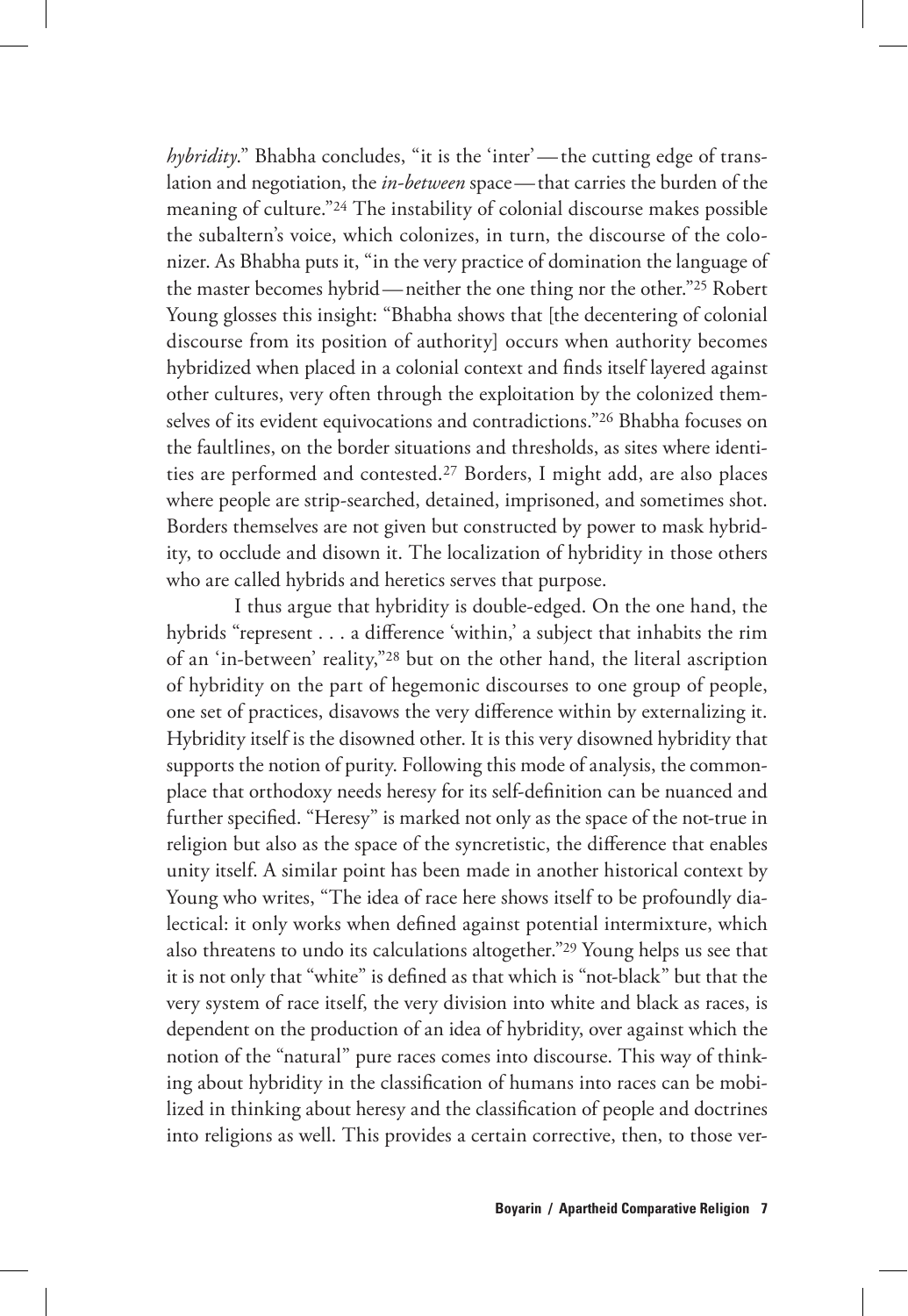sions of a postcolonial theory that would seem to presuppose pure essences, afterwards "hybridized," thus buying into the very activity of an apartheid they would seek to subvert.30

Historian Seth Schwartz, providing us with a nonessentialist model for approaching the question of hybridity, has urged us to think about the constructedness of religious identities:

> We should not be debating whether some pre-existing Jewish polity declined or prospered, or think only about relatively superficial cultural borrowing conducted by two well-defined groups. In my view, we should be looking for *systemic change*: the Jewish culture which emerged in late antiquity was radically distinctive, and distinctively late antique—a product of the same political, social and economic forces which produced the no less distinctive Christian culture of late antiquity.31

By systemic change, Schwartz means changes in entire systems of social, cultural, and, in this case, religious organization that affect Jews, Christians, and others equally, if not identically. This seems just right to me, but calls for a bit more emphasis on the differentiating factors in that very same productive process, in addition to highlighting the forces tending toward similarity.

In looking at that differentiating process within the context of a shared systemic change, I will propose a tentative hypothesis for understanding one of the factors that set this systemic change in motion; in other words, I will suggest an answer to the question "Why was that border written?" In my historical construction, a serious problem of identity arose for Christians who were not prepared (for whatever reason) to think of themselves as Jews, as early as the second century, if not at the end of the first. These Christians, whom I will call by virtue of their own *self*-presentation, Gentile Christians ("The Church from the Gentiles, *ek tōn ethnōn*"), were confronted with a dilemma: thinking of themselves as no longer "Greeks" and not "Jews," to what kind of a group did these converts belong? We are told it was in Antioch that the disciples were first named "Christians" (Acts 11:26).32 I think it no accident that this act of naming occurs in a context where the entry of "Greeks" into the Christian community is thematized. Nor is it an accident that Justin is our earliest source for both heresiology and the notion that the Gentile church has replaced the Jews as God's "Israel."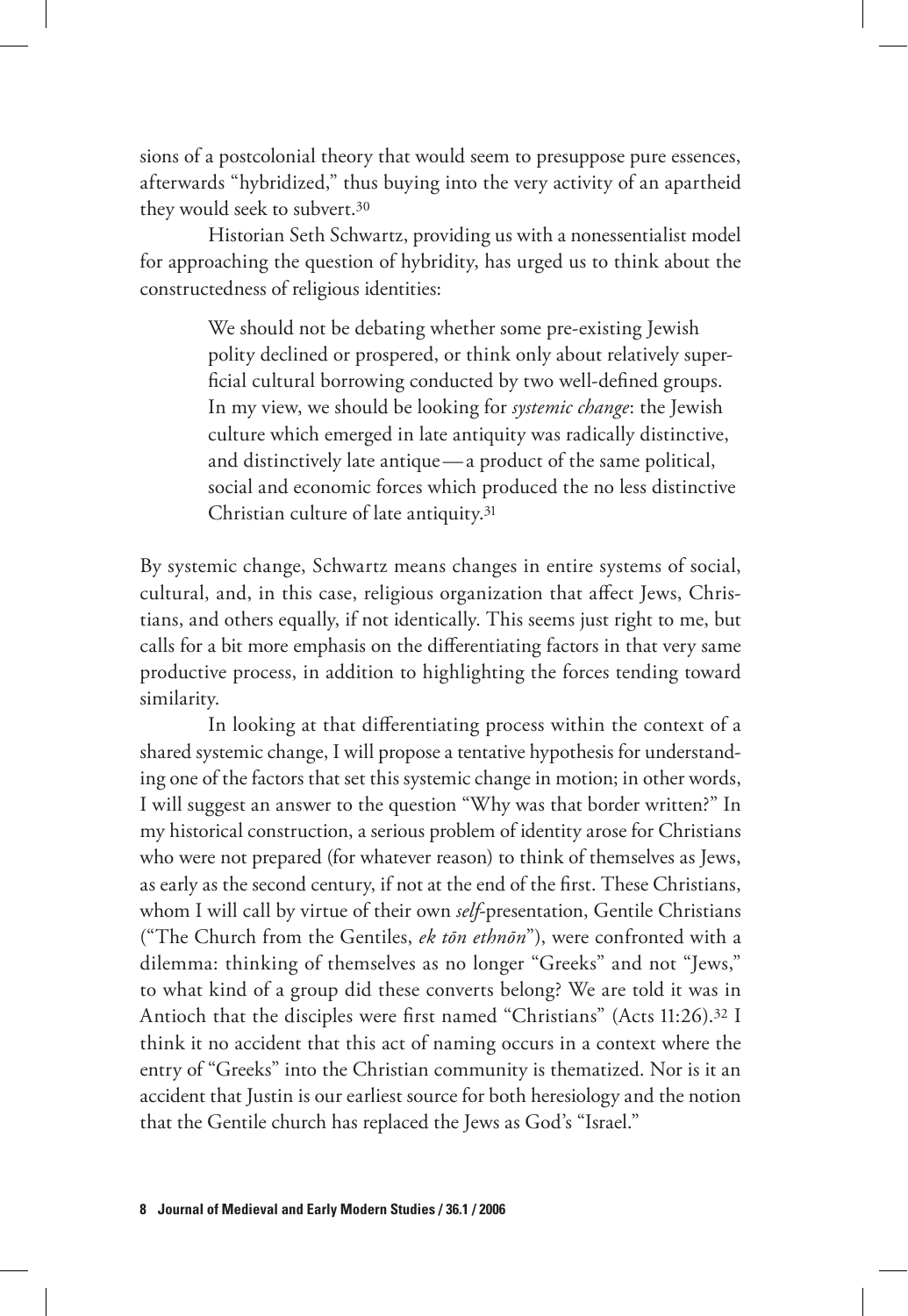These Christians had to ask themselves: What is this *Christianismos* in which we find ourselves? Is it a philosophical party, a new *gens*, a new *ethnos*, a third race that is neither Jew nor Greek, or is it an entirely new something in the world, some new kind of identity completely?33 One important strand of early Christianity, beginning with Ignatius and Justin Martyr, decided to see *Christianismos* as an entirely novel form of identity. Christianity was a new thing, a community defined by adherence to a certain canon of doctrine and practice. For these Christian thinkers, the question of who's in and who's out became the primary way of thinking about Christianicity. And the vehicle for answering that question was the determination of orthodoxy and heresy. "In" was to be defined by correct belief, "out" by willful adherence to false belief.

In adopting the language "had to ask themselves," I don't mean to ascribe actual inevitability to the question. There are particular classlike interests that are served by the ideological posing of the question itself and the production of particular answers. The interests that are served by the ideological discourse (by ideological nonstate apparatuses, to adapt Althusser) can be investments in other sorts of power and satisfaction for elites of various types within a given social formation.34 The discourses of orthodoxy/heresy, and thus, I will argue, of religious difference, of religion as an independent category of human identification, do not necessarily serve the interests of an economic class—it would be hard to describe the rabbis of late Roman Palestine or Sassanid Babylonia or the bishops of Nicaea as an economic class<sup>35</sup>—but they do serve in the production of ideology, of hegemony, the consent of a dominated group to be ruled by an elite (hence "consensual orthodoxy," that marvelous mystification). This makes an enormous difference, for it leads to the Althusserian notion of ideology as having a material existence, as having its own material existence in that it "always exists in an apparatus, and its practice, or practices."36 Ania Loomba's statement of the current theoretical position that "no human utterance could be seen as innocent," that, indeed, "any set of words could be analysed to reveal not just an individual but a historical consciousness at work," is crucial for me, for it is this postulate that enables my work as a historian.37 This set of notions, to which I can more or less only allude in this context, does not quite dissolve completely (as sometimes charged) but surely renders much more permeable any boundary between linguistic (or textual) practice and "the real conditions" of life within a given historical moment and society, thus empowering the study of texts not as reflective of social realities but as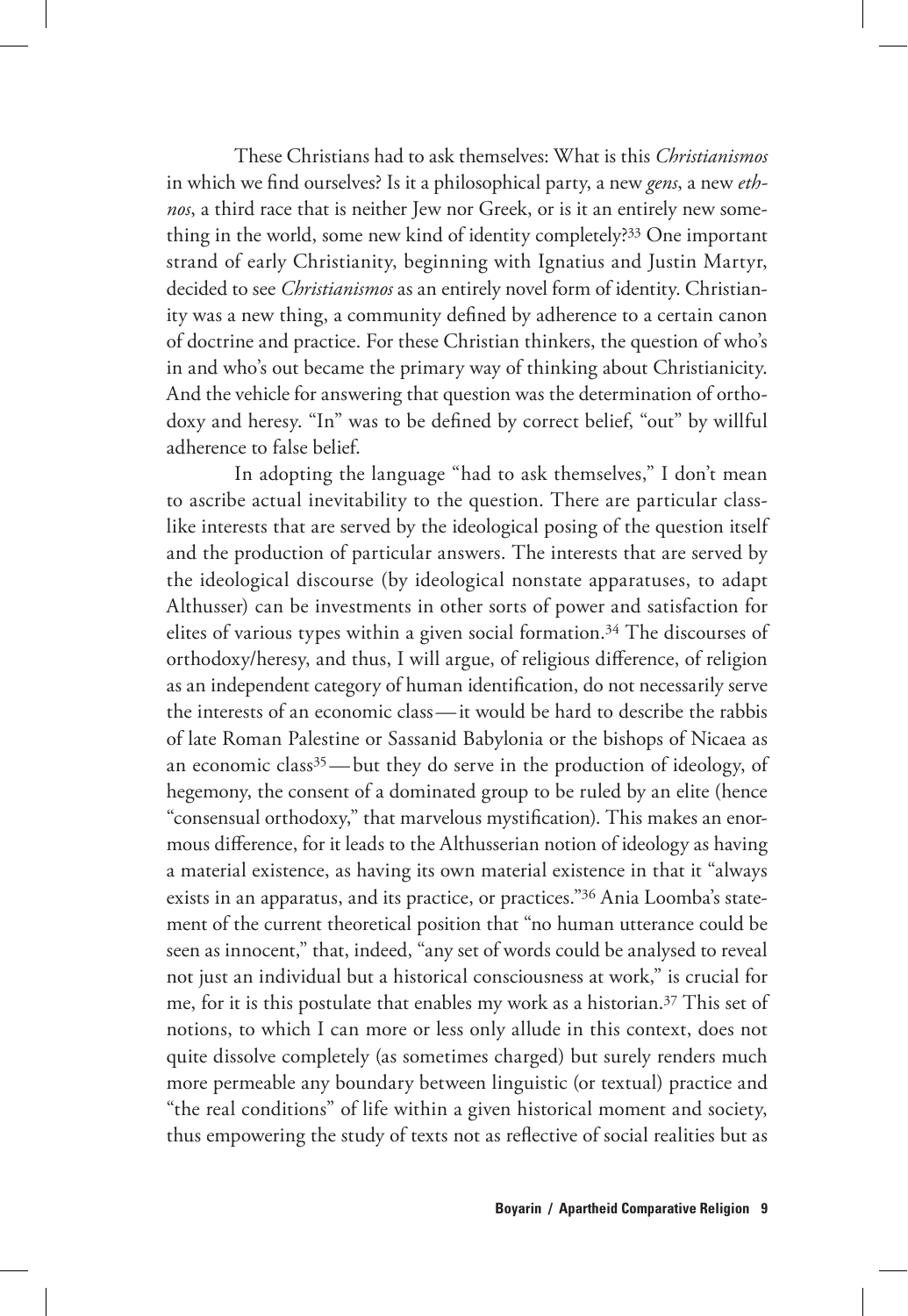social apparatuses that are understood to be complexly tied to other apparatuses via the notion of a discourse or a *dispositif*. In the case study that follows, I hope to make a contribution to the genealogical study of the discourse of orthodoxy, or, more generally, of "religion."38

## **Ignatius and the invention of Judaism**

One of the earliest of the religious customs inspectors was the first-century "bishop" of Antioch, Ignatius.<sup>39</sup> Ignatius was one of the first thinkers to attempt to name and define what is (and what is not) Christianity, and, as such, one of the first (perhaps the first) to define a "Judaism," as well. C. K. Barrett has observed, "Ignatius was one of the most notable representatives of the first age to understand Christianity, and especially Christian controversy, in terms of orthodoxy and heresy, catholicism and schism, and the relation of Ignatius to Jewish Christians is a significant part of this development."40 Barrett goes too far in ascribing to Ignatius the concept of orthodoxy and heresy, for, as Walter Schoedel has written, "disunity, not false teaching is uppermost in Ignatius' mind."41 The letters of Ignatius, nevertheless, provide us with some rich bread to chew on, as these are arguably the earliest documents that would prefigure Christian heresiology. In Ignatius we find, too, one of the first attempts to make a difference between *Christianismos* and *Ioudaismos*, which is not surprising since he is the earliest known writer to use the term *Christianismos* as the name for his "religion."42 From its very conception, then, the word *Christianismos* has been defined over against *Ioudaismos*, a term which, like *Hellenismos* or *Medismos*, had earlier signified political, ethnic, and cultural entities.43

In terms of the most elementary structuralist notions of language (and even without these), it will be seen that the invention of *Christianismos* as the binary opposite of *Ioudaismos* completely re-signifies the latter term as well. The point (worth repeating) is not, of course, that there was no religion in *Ioudaismos* but rather that *Ioudaismos* included much that we would not call religion, or rather, as Elizabeth Castelli has well phrased it,

> From the vantage point of a post-Enlightenment society that understands the separation of the political and the religious as an ideal to be protected, the Roman imperial situation requires careful attention to the myriad ways in which "Roman religion" might, it could be defensibly argued, not quite exist. That is, insofar as practices that could conventionally be called "religious"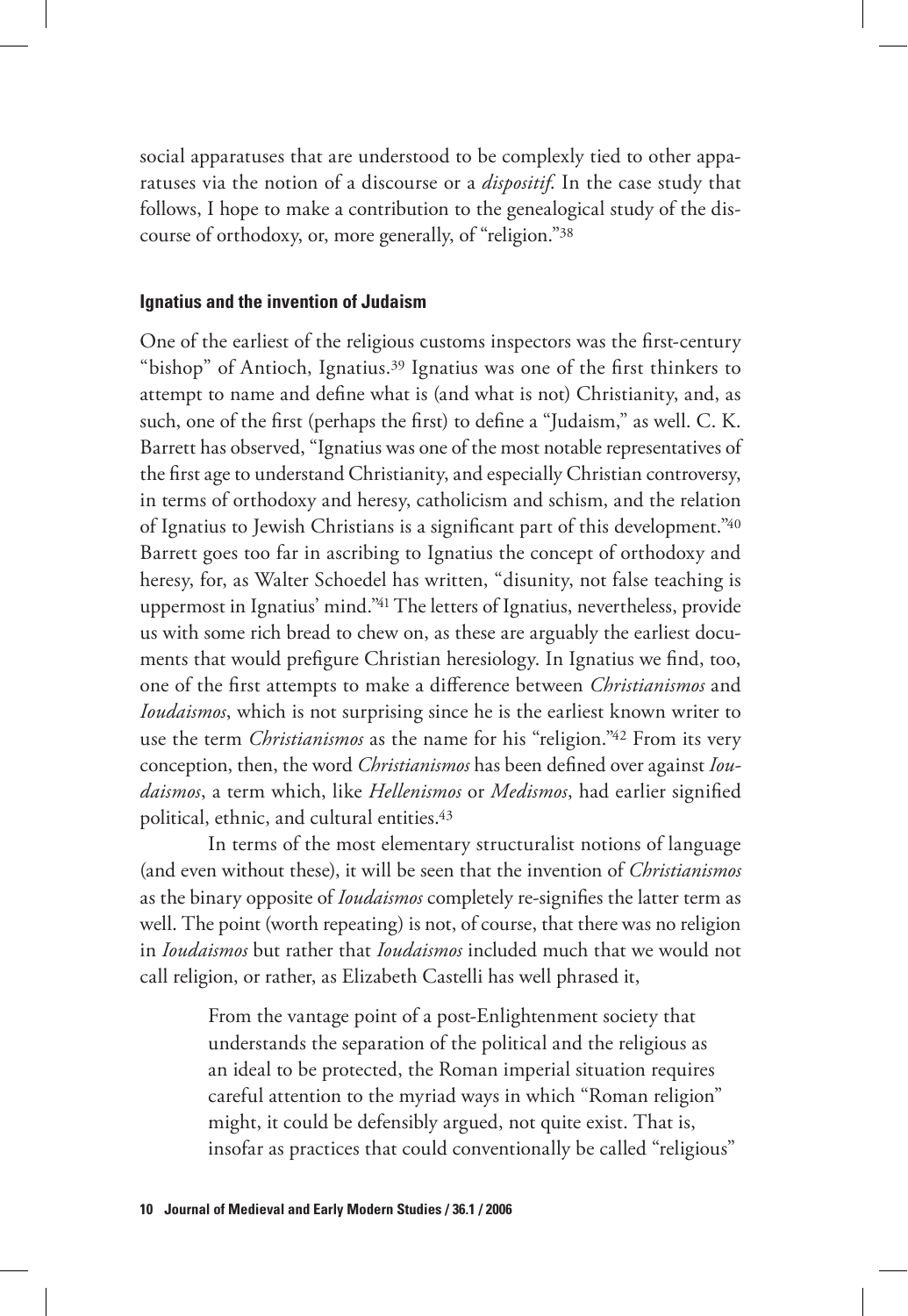intersected so thoroughly with political institutions, social structures, familial commitments, and recognition of the selfin-society, there is very little in ancient Roman society that would not as a consequence qualify as "religious."44

In the process of entering into a new paradigm, *Ioudaismos* itself (and later *Hellenismos* too) was re-signified from the name of a political/cultural/ religious entity to the name of a religion. Frances Young has made the point quite plain: "*Hellēnismos*, *Ioudaismos* and *Romanitas* were originally terms referring to culture; only in response to Christianity did paganism or Judaism, or for that matter at a later date Hinduism, become a belief-system as distinct from a whole culture."45 The Christian heresiologist was among the major agents of that re-signification, and Ignatius, that precursor of heresiology, anticipated this function as well.46 The bishop and future martyred saint inveighed mightily against those who blurred the boundaries between Jew and Christian. His very inveighings, however, are indicative of the ideological work that he is performing—work that in the fullness of time led to the making of both Christianity and Judaism. In Ignatius's time (and, I will hypothesize, for many generations after), *Ioudaismos* and *Christianismos* constituted a very fuzzy set of categories.<sup>47</sup> The "fuzzy category" is referred to by Ignatius as the "monster": "It is monstrous to talk of Jesus Christ and to practice Judaism" (Magnesians 10:3; *Ignatius*, 126), he proclaims, thus making both points at once: the drive of the nascent orthodoxy—understood as a particular social location and as a particular form of self-fashioning and identity-making—toward separation and the lack of clear separations "on the ground."48 In a related context, Schoedel remarks that "Ignatius tends to shape the world about him in his own image."49

The question of names and naming is central to the Ignatian enterprise. Near the very beginning of his letter to the Ephesians, in a passage whose significance has been only partly realized in my view, Ignatius writes, "Having received in God your much loved name, which you possess by a just nature according to faith and love in Christ Jesus, our Savior—being imitators of God, enkindled by the blood of God, you accomplished perfectly the task suited to you" (Eph. 1:1; *Ignatius*, 40). Although this interpretation has been spurned by most commentators and scholars of Ignatius, I would make a cornerstone of my construction a reading of this comment as a reference to the name *Christians*. 50 It was, after all, in Ignatius's Antioch that Christian believers were first called by that name (Acts 11:26). Ignatius is complimenting the church in Ephesus as being worthy, indeed, to be called by the name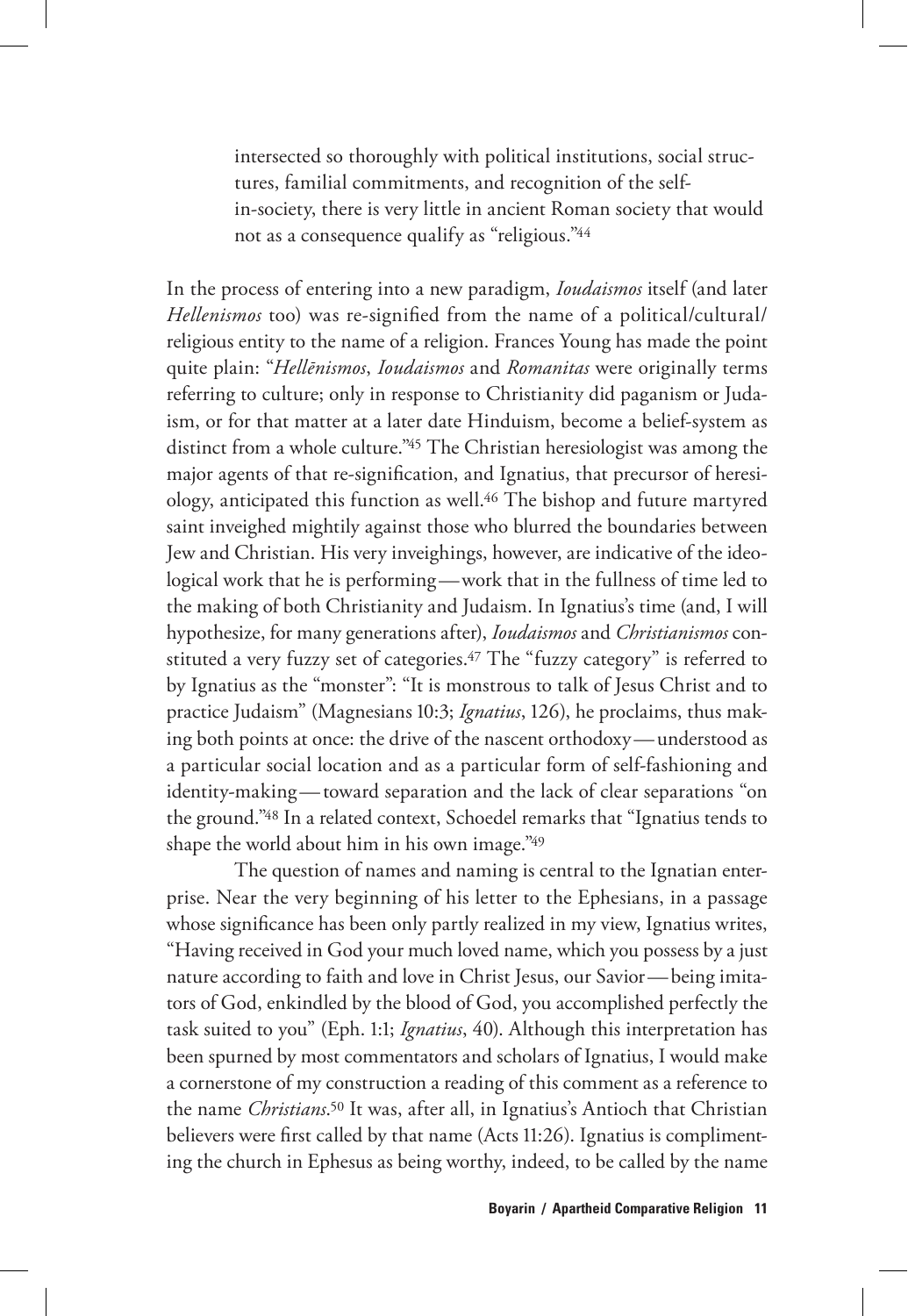of Christ owing to their merits.51 Indeed, as Schoedel does not fail to point out, in Magnesians 10:1, Ignatius writes, "Therefore let us become his disciples and learn to live according to Christianity [*Christianismos*]. For one who is called by any name other than this, is not of God" (*Ignatius*, 126). Even more to the point, however, is Magnesians 4:1: "It is right, then, not only to be called Christians but to be Christians" (see also Romans 3:2; *Ignatius*, 170). Ignatius tells the Ephesians, then, that they are not just called Christians but are Christians by nature (*φύσει*) as it were.52 Ignatius goes on in verse 2 to write, "For hearing that I was put in bonds from Syria for the common name and hope, hoping by your prayer to attain to fighting with beasts in Rome, that by attaining I may be able to be a disciple, you hastened to see me" (*Ignatius*, 40). Once again, the interpretative tradition seems to have missed an attractively specific interpretation of *name* here that links it to the *name* in the previous verse. It is not so much the name of Christ that is referred to here as the name *Christian*, which equals *disciple* (cf. again Acts 11:26: "And the *disciples* were called Christians first in Antioch").53 The "common hope" is Jesus Christ (cf. Eph. 21:1 and Trallians 2:2; *Ignatius*, 95, 140), but the common *name* is *Christian*.

I would suggest that Ignatius represents here the theme of the centrality of martyrdom in establishing the name *Christian* as the legitimate and true name of the disciple; this, in accord with the practice whereby *Christianus sum* (or its Greek equivalent) were the last words of the martyr, the name for which the martyr died.<sup>54</sup> Similarly in the next passage, Ignatius explicitly connects martyrdom with "the name": "I do not command you as being someone; for even though I have been bound in the name, I have not yet been perfected in Jesus Christ" (Eph. 3:1; *Ignatius*, 48). The *name* in which Ignatius has been bound (i.e., imprisoned and sent to Rome for martyrdom) is the name *Christianos*. 55 The nexus between having the right to that name and martyrdom or between martyrdom and identity, and the nexus between them and heresiology, separating Christianity from Judaism, is also clear.56 In opening his letters with this declaration, I think, Ignatius is stating one of his major themes for the entire corpus of his writings: the establishment of a new Christian identity, distinguished and distinguishable from Judaism. If this is seen as a highly marked moment in his texts, then one can follow this as a dominant theme throughout his letters, and the protoheresiology of Ignatius is profoundly related to this theme, as well.<sup>57</sup>

This issue is most directly thematized, however, in Ignatius's letter to the Magnesians. He exhorts, "Be not deceived by erroneous opinions nor by old fables, which are useless. For if we continue to live until now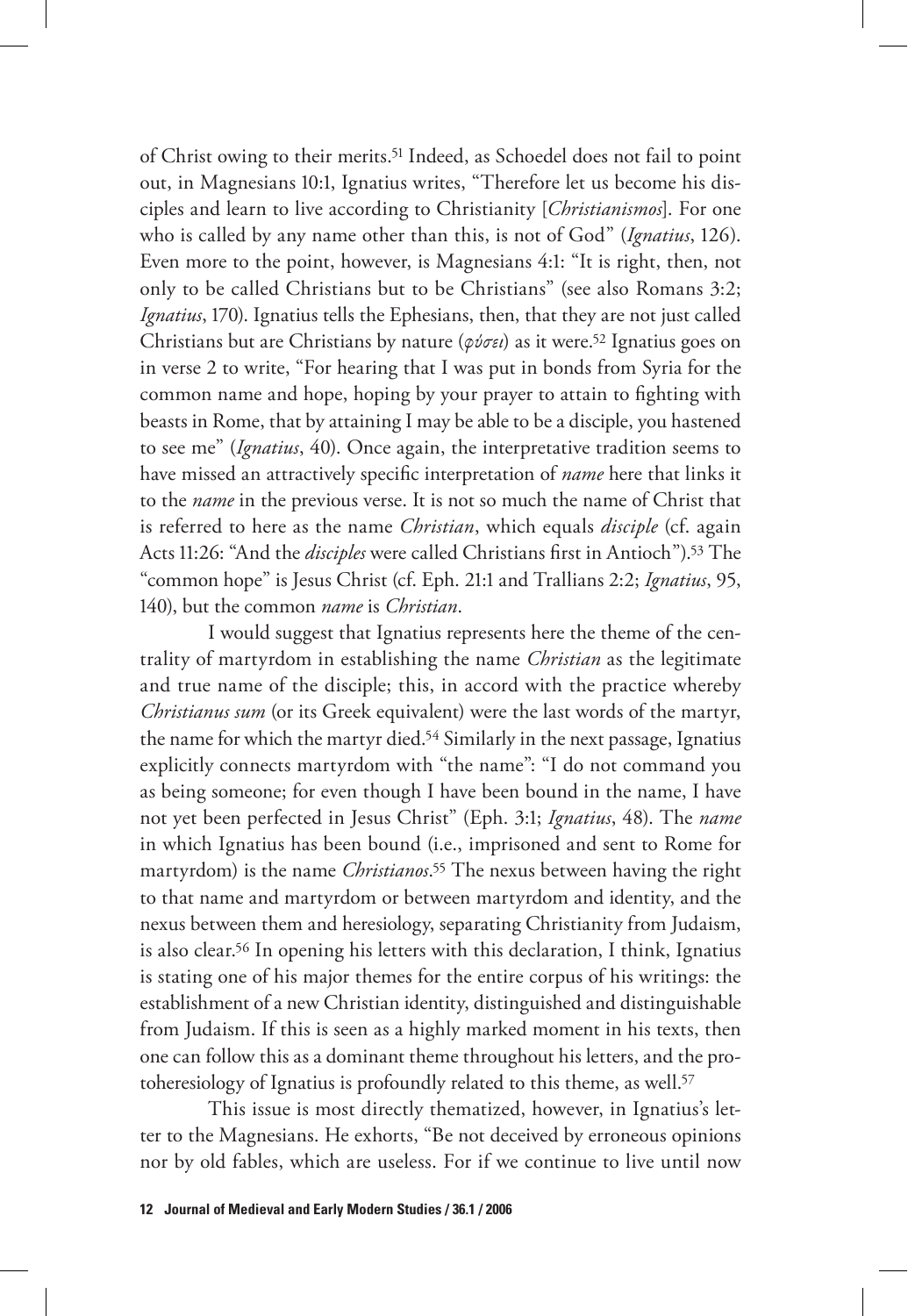according to Judaism, we confess that we have not received grace" (Mag. 8:1; *Ignatius*, 28).58 *Ioudaismos* consists, for Ignatius, of erroneous opinions and old fables, but what precisely does he mean? Let us go back to the beginning of the letter. Once more, Ignatius makes a reference to the *name*: "For having been deemed worthy of a most godly name, in the bonds which I bear I sing the churches" (Mag. 1:1; *Ignatius*, 104). Here, as Schoedel recognizes, it is almost certain that only the name *Christian* will fit the context. This thought about the name is continued explicitly in Ignatius's famous, "It is right, then, not only to be called Christians but to be Christians" (Mag. 4:1; *Ignatius*, 108). On my reading, it is the establishment of that name, giving it definition, "defining, . . . policing, the boundaries that separate the name of one entity [Christianity] from the name of another [Judaism]" that provides one of the two thematic foci for the letter (and the letters) as a whole, the other related one being, of course, the establishment of the bishop as sole authority in a given church.59

Near the end of the letter to the Magnesians, Ignatius writes, "(I write) these things, my beloved, not because I know that some of you are so disposed, but as one less than you I wish to forewarn you" (Mag. 11; *Ignatius*, 128).60 Although Schoedel and others treat this compliment, "not because," as mere rhetoric—i.e., that some of them *were* so disposed and Ignatius is either being ingratiating or purposefully idealizing, I suggest rather that we take his statement literally, as an indication that Ignatius knows that they are *not* so disposed, that what he is doing is constructing borders, delimiting what will be understood as legitimate Christianity, the proper name, and what will be excluded as Judaism.

As a sort of thought experiment, at any rate, I would like to take seriously the possibility that the "heterodox" ideas anathematized by Ignatius were, indeed, in some important sense *Ioudaismos*, that is, that the believers who held them might well have thought of themselves as, in some important sense, *Ioudaioi*, at the same time, of course, that they were "Christians" (perhaps, for them, *avant la lettre*). The issue joined by Ignatius then is the making of the Christian name as something distinct and different, an opposed place to Judaism, "defining and policing the boundaries that separate the name of one entity from the name of another," preventing the smuggling of contraband.

*Ioudaismos* so far for Ignatius does not seem to mean what it does in other writers of and before his time, namely, that it signifies "false views and misguided practice" or refers especially to "the ritual requirements of that system."61 Ignatius troubles to let us know that this is not the case, as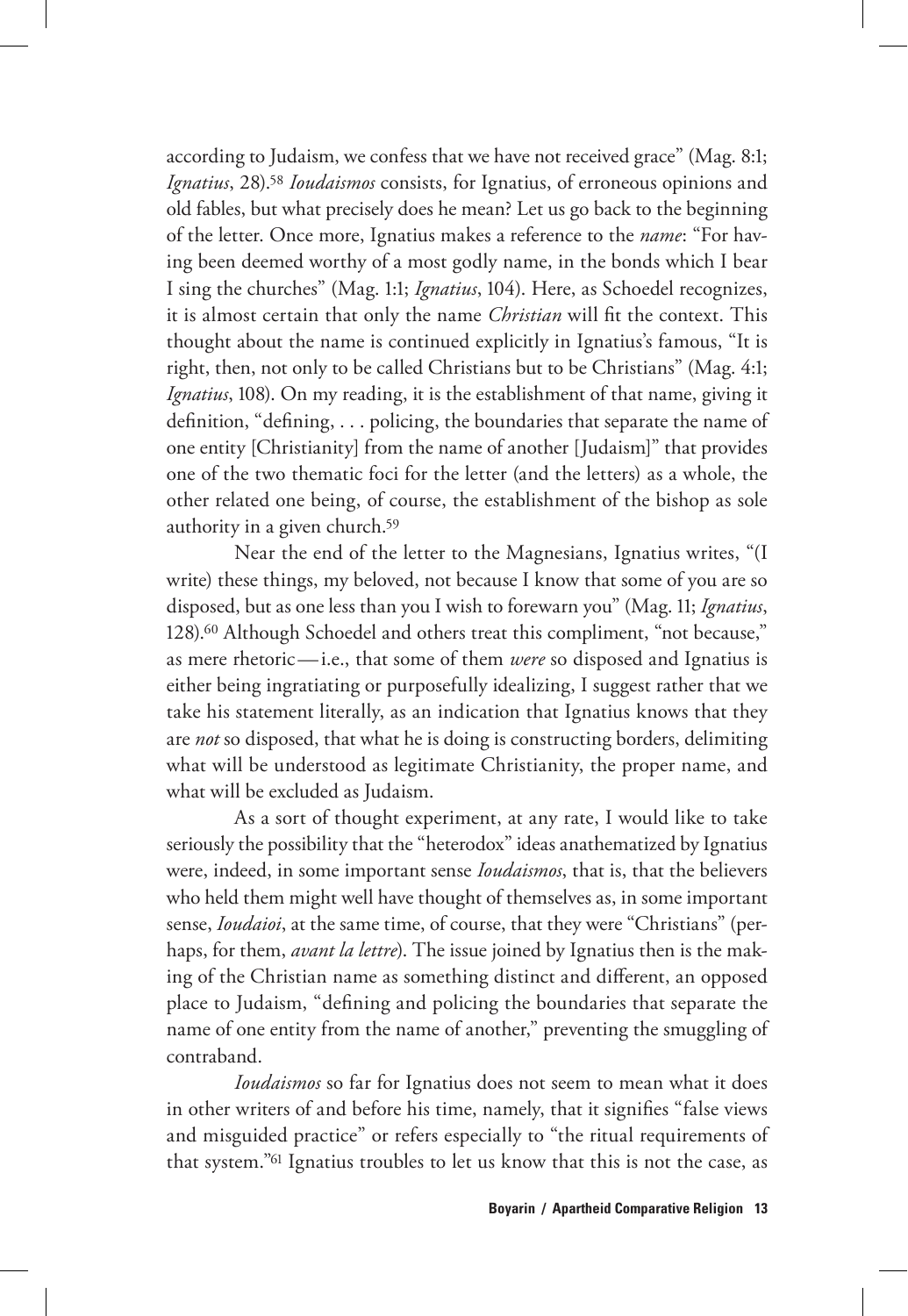we learn from a famous and powerful rhetorical paradox in his letter to the Philadelphians:

> But if anyone *expounds* Judaism to you, do not listen to him; for it is better to hear Christianity from a man who is circumcised than Judaism from a man uncircumcised; both of them, if they do not speak of Jesus Christ, are to me tombstones and graves of the dead on which nothing but the names of men is written. (Phil. 6:1; *Ignatius*, 200, my emphasis).

After considering various options that have been offered for the interpretation of this surprising passage, Schoedel arrives at what seems to me the most compelling interpretation: "perhaps it was the 'expounding' (exegetical expertise) that was the problem and not the 'Judaism' (observance)."62 I would go further than Schoedel by making one more seemingly logical exegetical step, to assume that for Ignatius *Ioudaismos* is a matter of expounding, just as *Christianismos* is. In Ignatius, I suggest, *Ioudaismos* no longer means observance per se (except insofar as expounding itself is an observance). In other words, for him Judaism and Christianity are two *doxas*, two theological positions, a wrong one ('*ετεροδοξία* [Mag. 8:1; *Ignatius*, 118]) and a right one, a wrong interpretation of the legacy of the prophets and a right one.63 The right one is that which is taught by the prophets "inspired by his grace," and which is called "Christianity" since it is "revealed through Jesus Christ his Son, who is his Word" (8:1). Ignatius's point may in fact be even more radical, that *Ioudaismos* is comprised by the study of the prophets, or by any scripture at all. The words quoted certainly seem to mean that *Christianismos* consists of "speaking of Jesus Christ"—the Gospels still oral of course—while *Ioudaismos* is concerned with devoting onself to the study of scripture.64 Although, to be sure, in chapter 9 of Magnesians Ignatius mentions one aspect of practice—the abandonment of the Sabbath for "the Lord's Day," assuming that the plausible translation "Lord's Day" for *κυριακή* is correct65—nevertheless Schoedel seems correct in asserting that it was too much attention to the meaning of biblical texts and not practicing of "the Law" that was at issue, that is, a scripturally based Christianity versus an exclusively apostolic faith based only on the disciples' teaching.66 Ignatius explicitly links those who have not abandoned the Sabbath for the Lord's Day as those who deny Christ's death as well (Mag. 9:1; *Ignatius*, 123), a point that will take on greater significance below.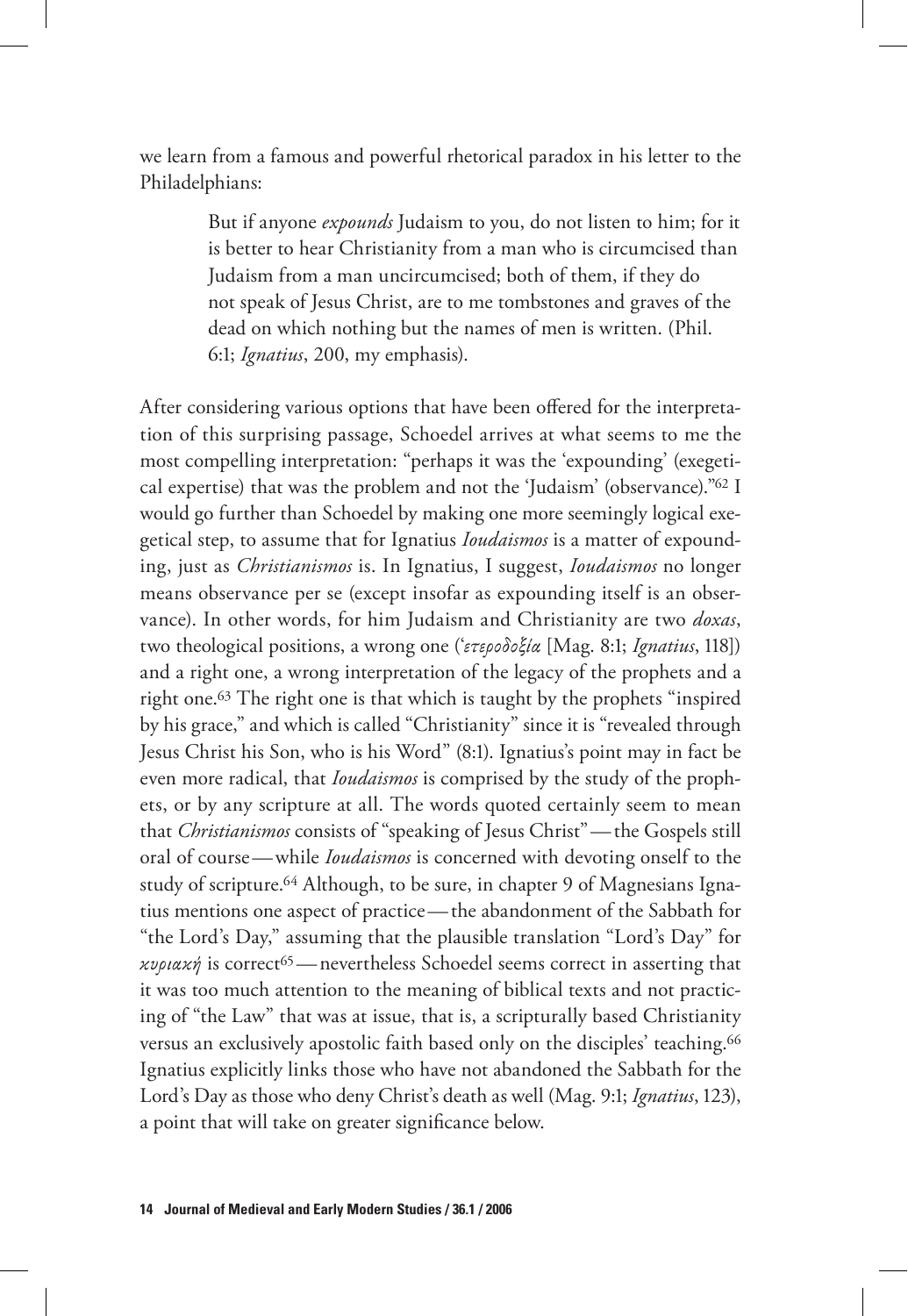For Ignatius, seemingly, *Ioudaismos* and *Christianismos* are both versions of what we would call Christianity, since his opponents are those who say, "If I do not find it in the archives, I do not believe (it to be) in the gospel" (Phil. 8:2; *Ignatius*, 207). Ignatius's antagonists, real or imagined, are not actually what we today would call Jews, since *Gospel* seems to be a relevant concept for them, but were Christians, even uncircumcised ones, who preached some heterodox attachment to Christ, or even merely an insistence that everything in Christianity be anchored in scriptural exegesis, the Old Testament being the scripture they had.<sup>67</sup> They do not put Christ first, and therefore they are preaching *Ioudaismos*, and they are "tombstones."

What is this *Ioudaismos*, and how does it define *Christianismos*? A closer reading of the passage will help answer this question:

> I exhort you to do nothing from partisanship but in accordance with Christ's teaching. For I heard some say, "If I do not find (it) in the archives, I do not believe (it to be) in the gospel." And when I said, "It is written," they answered me, "That is just the question." But for me the archives are Jesus Christ, the inviolable archives are his cross and death and his resurrection and faith through him—in which, through your prayers, I want to be justified. (Phil. 8:2; *Ignatius*, 207)

The Greek of this passage allows for two translations at a crux. "ἐν τῳ εὐαγγελίῳ ου πιστεύω" can either be taken, following Schoedel, as "I do not believe (it to be) in the gospel," or, as Bauer would have it, "[When I do not find it (also) in the Archives], I do not believe it, [when I find] it in the gospel."68 Schoedel gives his reasons for adopting his translation:

> Ignatius could not have accomplished anything by twisting his opponents' words that badly (I take it for granted that they regarded themselves as believers in the gospel). . . . Conceivably a group of Christians could have declared rhetorically their unwillingness to believe the gospel unless it was backed up by Scripture simply to make clear the importance of Scripture to them. But then why would Ignatius have replied by saying, "It is written"? And why would they have challenged him on that as if to suggest that the truth of the gospel itself was in doubt? The answer may be that the group was actually made up of Jews closely associated with Christianity but doubtful of its central tenets. But surely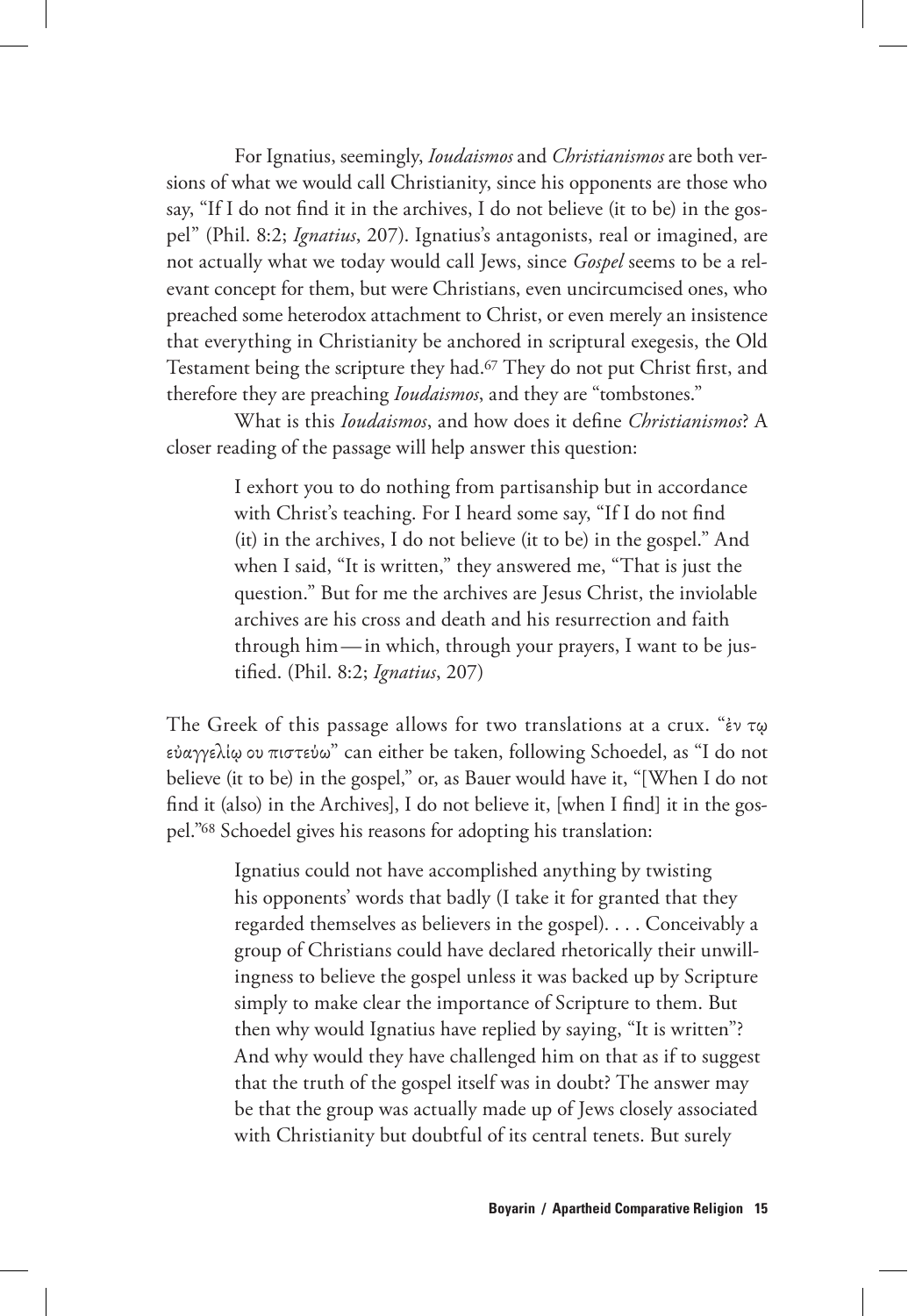Ignatius has in mind Christians in danger of being attracted to Judaism (cf. Phd. 6.1)—people close enough to other members of the congregation that they almost "deceived" Ignatius (Phd. 11.1). When Ignatius indicates that "repentance" and a turning to the unity of the church is in order for this group (Phd. 8.1), it is likely that they were recognizably Christian.69

The possibility that Schoedel refuses to consider is that Jews who insist that the true Gospel must contain only ideas, histories that can be backed up from scripture, might have been precisely "people close to other members of the congregation," and even, *quel horreur*, "recognizably Christian." The group in Philadelphia to which the future martyr is objecting so strongly would be, on this reading, Christian Jews who insisted that the Gospel contained only scriptural truth, a position that was acceptable to the Philadelphian congregation with whom they were in communion.

Schoedel's incredulity is generated by his assumption that Jew and Christian are separate identities by the time of Ignatius, an assumption that I would seriously put into question. If we do not make this assumption and recognize that the very content of the probably oral Gospel is under question at this time, then where do those "central tenets of Christianity" come from that these Jews close to Christianity might be said to doubt? That is exactly the question that they put to Ignatius: "they answered me, 'That is just the question,'" to wit: Who are you, Ignatius, to determine what is or is not Gospel? Ignatius, however, for whom some nonscriptural kerygma is central, sees, as he insists over and over, such reliance on scripture as itself *Ioudaismos*, the following of Jewish scriptures, and not as *Christianismos*, the following of Christ's teaching alone. This opposition between Ignatius and these other Christian Jews has been symbolized by him already as an opposition between those who keep the Sabbath and those who observe only the Lord's Day. Here Ignatius draws it out further through an epistemological contrast between that which is known from scripture (i.e., *Ioudaismos*) and that which is known from the very facts of the Lord's death and resurrection (i.e., *χριστομαθία*). As we have seen above, for Ignatius, those who observe the Sabbath are implicated as those who also deny the Lord's death (Mag. 9:1). Schoedel believes that "the link between Judaizing and docetism was invented by Ignatius" and, moreover, "that the form of the polemic compelled Ignatius to look for a serious theological disagreement where none existed."70 I have argued elsewhere, however, that Jews who held a version of Logos theology, and perhaps might even have seen in Christ the manifestation of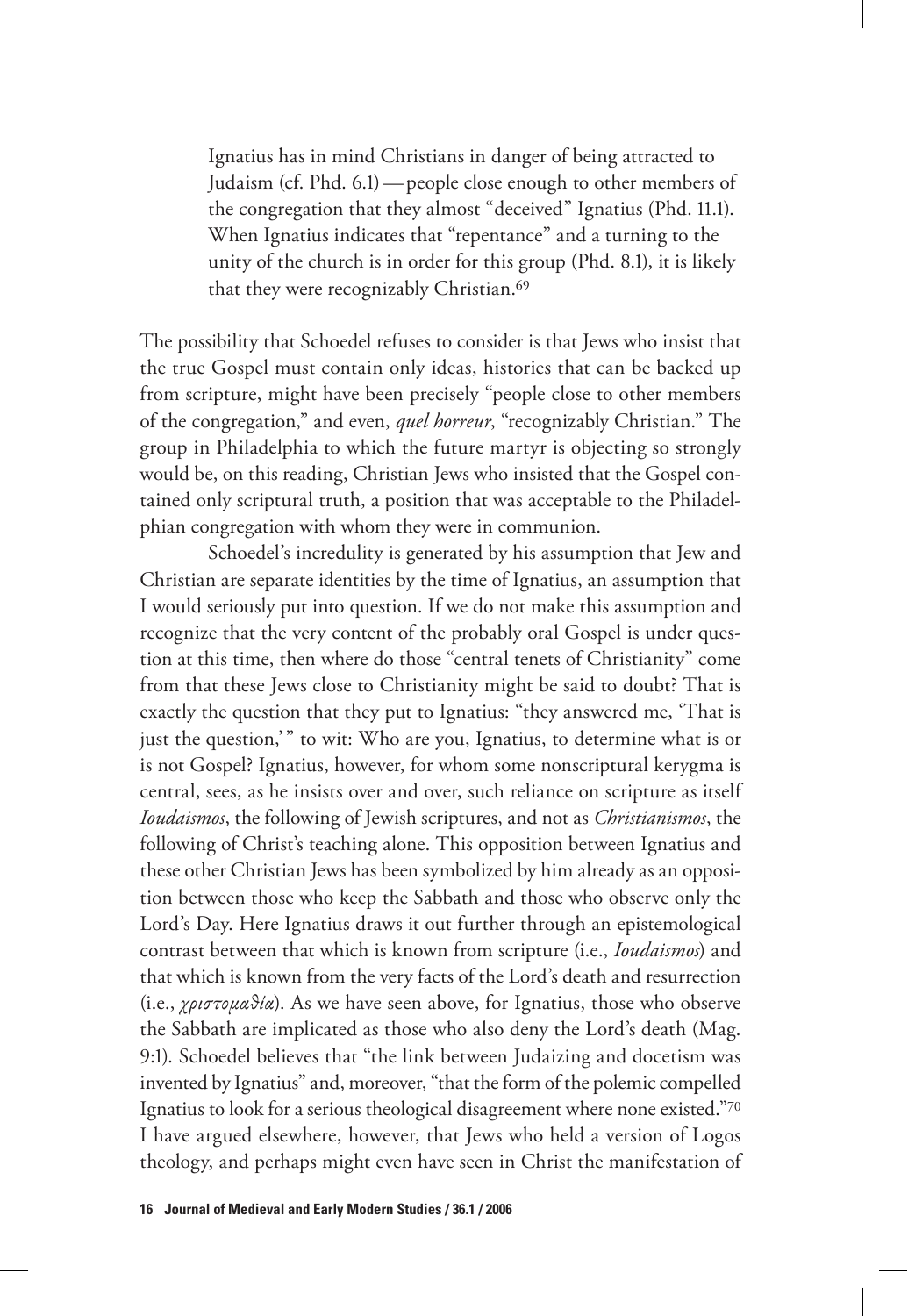the Logos, might yet have balked at an incarnational Christology, that is, rather than the "low" Christology of which so-called Jewish Christians were usually accused, their Christology might have been, indeed, too "high" for Ignatius's taste.71 What is not found in the "archives," then, is precisely the notion that the Logos could die! That is exactly what Ignatius himself claims distinguishes the Gospel over against the Old Testament: "the coming of the Savior, our Lord Jesus Christ, his passion and resurrection" (Phil. 9:2; *Ignatius*, 207). This suggests strongly that, if not precisely the same people, it is the same complex of Christian-Jewish ideas—accepting Jesus, accepting the Logos, denying actual physical death and resurrection—which Ignatius names as *Ioudaismos*, the product of overvaluing scripture against the claims of the Gospel, which alone must be first and foremost for those would have the name Christian, that name for which Ignatius would die.72 This suggestion is also borne out strongly in Magnesians where we find a strong association between those who keep the (Jewish) Sabbath and those who deny Christ's actual death (Mag. 9:1; *Ignatius*, 123).

In any case, Schoedel has surely advanced our understanding by showing that "it was Ignatius and not they [the heretics] who polarized the situation."73 Ignatius produced his *Ioudaismos* (and perhaps his docetic heresy as well) in order to define more fully and articulate the new identity for the disciples as true bearers of the new name, *Christianoi*. Ignatius is, in some important sense, the inventor of Judaism as a religion as part and parcel of his invention of Christianity. Justin, whose cause will be taken up in the next section, adopts and refines Ignatius's strategy of defining Christian identity over against Jews and heretics, already somewhat more clearly defined in the Christian mind by Justin's time.

# **Justin makes a difference**

Le Boulluec found that it was Justin Martyr who was a crucial figure (if not *the* crucial figure) in the Christian shift from understanding *hairesis* as a "party or sect marked by common ideas and aims" to "a party or sect that stands outside established or recognized tradition, a heretical group that propounds false doctrine in the form of a heresy."74 As Le Boulluec put it so pithily, the result of his research is that, "Il revient à Justin d'avoir inventé l'héresie."75 As we see at several points in Justin's *Dialogue*, Justin is very concerned to portray Trypho as not believing in the second divine person, this in spite of what I think to be the case, namely, that most (or at any rate numerous) non-Christian Jews did see the Logos (or his sister, Sophia) as a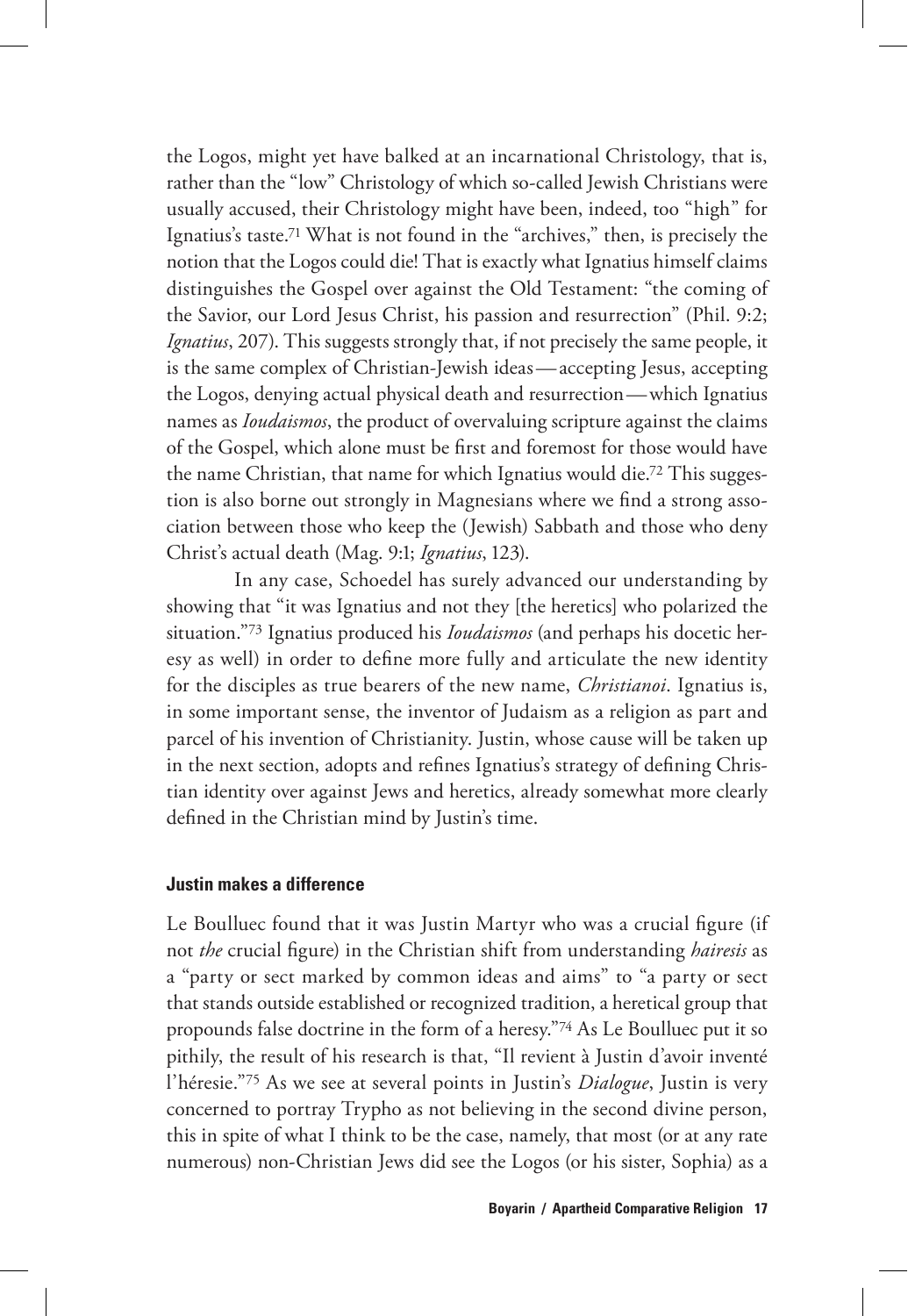central part of their doctrines about God.76 I would suggest that an important motivation for this expenditure of discursive energy is precisely to *deny* the second person to the Jews, to take it away from them, in order that it be the major theological center of Christianity, in order to establish a religious identity for the believers in Christ that would, precisely, mark them off as religiously different from Jews. Since this claim has recently been misunderstood, let me explain it a bit more. I believe that it can be shown (and indeed that I have shown) that well into the Christian era there were many non-Christian Jews (if not most) who found the notion of a *deuteros theos*, of one name or another, quite theologically compatible with their monotheism and indeed would have interpreted many of Justin's prooftexts for this concept quite similarly to the way that he did. Through his portrayal, therefore, of Trypho as an implacable opponent of any such notion, Justin is, without of course saying so explicitly, doing two kinds of work. He is, on the one hand, constructing/producing a point of uniqueness of "Christianity" over against "Judaism," but at the same time delegitimizing certain Christian opponents, rejectors of the notion of second gods, as Judaizers or Jews.

The question that I ask, assuming that Le Boulluec is right, is what precipitated this cataclysmic shift in the notion of identity specifically in Justin's time and place.77 Justin's identity crisis is articulated by him through the medium of Trypho's challenging: "You do not distinguish yourselves in any way from the Gentiles" (*Dialogue* 10.3), providing, as it were, the justification, the articulation of the need for the *Dialogue* as an attempt for the Gentile Christian to so distinguish himself. There is more, however. Justin tells us that he is being accused of ditheism from within the "Christian" world, owing precisely to his Logos theology. The *Dialogue*, by establishing a binary opposition between the Christian and the Jew over the question of the Logos accomplishes, then, two purposes at once. It articulates Christian identity as *theological*. Christians are those people who believe in the Logos; Jews cannot, then, believe in the Logos. Secondly, Christians are those people who believe in the Logos; those who do not, are not Christians but heretics. This is the double motion of Christian heresiology that I am seeking to articulate in this study. The double construction of Jews and heretics, or rather, of Judaism and heresy effected through Justin's *Dialogue* thus serves to produce a secure religious identity, a self-definition for Christians. It will be seen why for Justin the discourse about Judaism and the discourse about heresy would have been so inextricably intertwined. If Christian identity is theological, then orthodoxy must be at the very center of its articulation. According to Rowan Williams, "orthodoxy" is a way that a "religion," sepa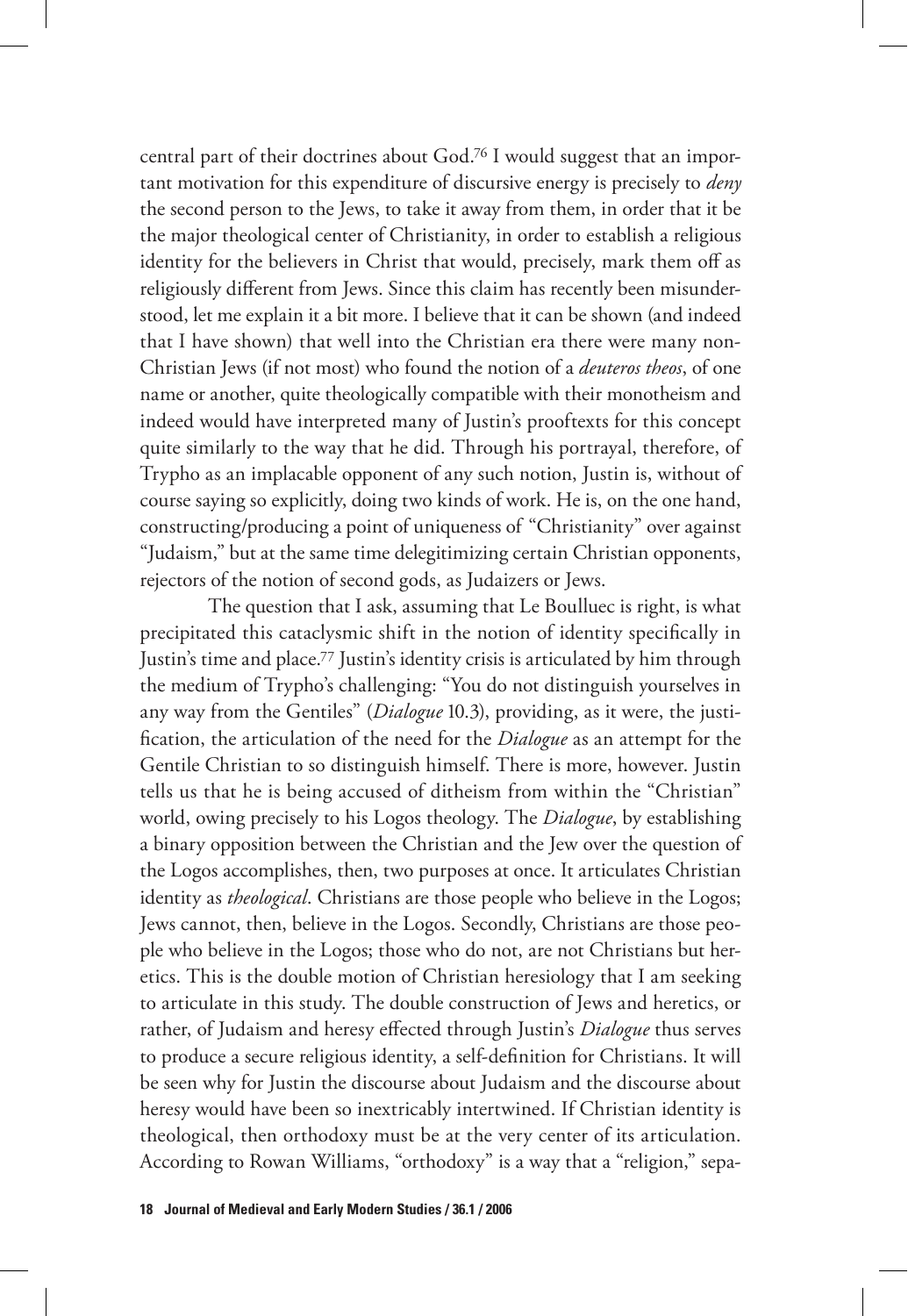rated from the locativity of ethnic or geocultural self-definition as Christianity was, asks itself: "[H]ow, if at all, is one to identify the 'centre' of [our] religious tradition? At what point and why do we start speaking about 'a' religion?"78 For Justin, belief in the Logos is the very touchstone of that center, the very center of his religion. I should not be understood, then, as claiming either that Justin invented "heresy" in order to make a difference between Christianity and Judaism, or that he pursued Jewish difference (via the *Dialogue*) in order to condemn heretics, but rather that these two projects (in both senses of the word) were imbricated, like tiles of a Mediterranean roof, in such a way as to finally be, if not indistinguishable, impossible without each other.

Justin, of course, was not just reflecting an actually existing situation; he was actively participating on one side of a discursive process, the setting of limits, that brought such situations into existence. There is an interesting moment of inconsistency in Justin's discourse, a moment of paradox, or at any rate of incongruity within Justin's text, that may afford us insight into the gap between the reality being constructed by the *Dialogue* and the social reality that Justin knows:79

> For even if you yourselves have ever met with some so-called Christians, who yet do not acknowledge . . . [the] resurrection of the dead . . . do not suppose that they are Christians, any more than if one examined the matter rightly he would acknowledge as Jews those who are Sadducees, or similar sects of Genistae, and Meristae, and Galileans, and Hellelians, and Pharisees and Baptists (pray, do not be vexed with me as I say all I think), but (would say) that though called Jews and children of Abraham, and acknowledging God with their lips, as God Himself has cried aloud, yet their heart is far from Him. (*Dialogue* 80.3 –4)80

The implication of his last sentence, especially without the editorial insertion "would say," which is not in the Greek, is that Jews who do not deny the resurrection or participate in other "heresies" do, indeed, have their hearts "close to God." Just as in the Pseudo-Clementine texts, in which there are clearly Jews, identified there as Pharisees, who are deemed close to "orthodox" Christianity, closer indeed than some Christians in their insistence on the resurrection, in this moment in Justin's text, the lines are *not* clearly drawn between "Judaism" and "Christianity."81 Instead, in at least one isogloss, belief in resurrection, which marked the difference between orthodox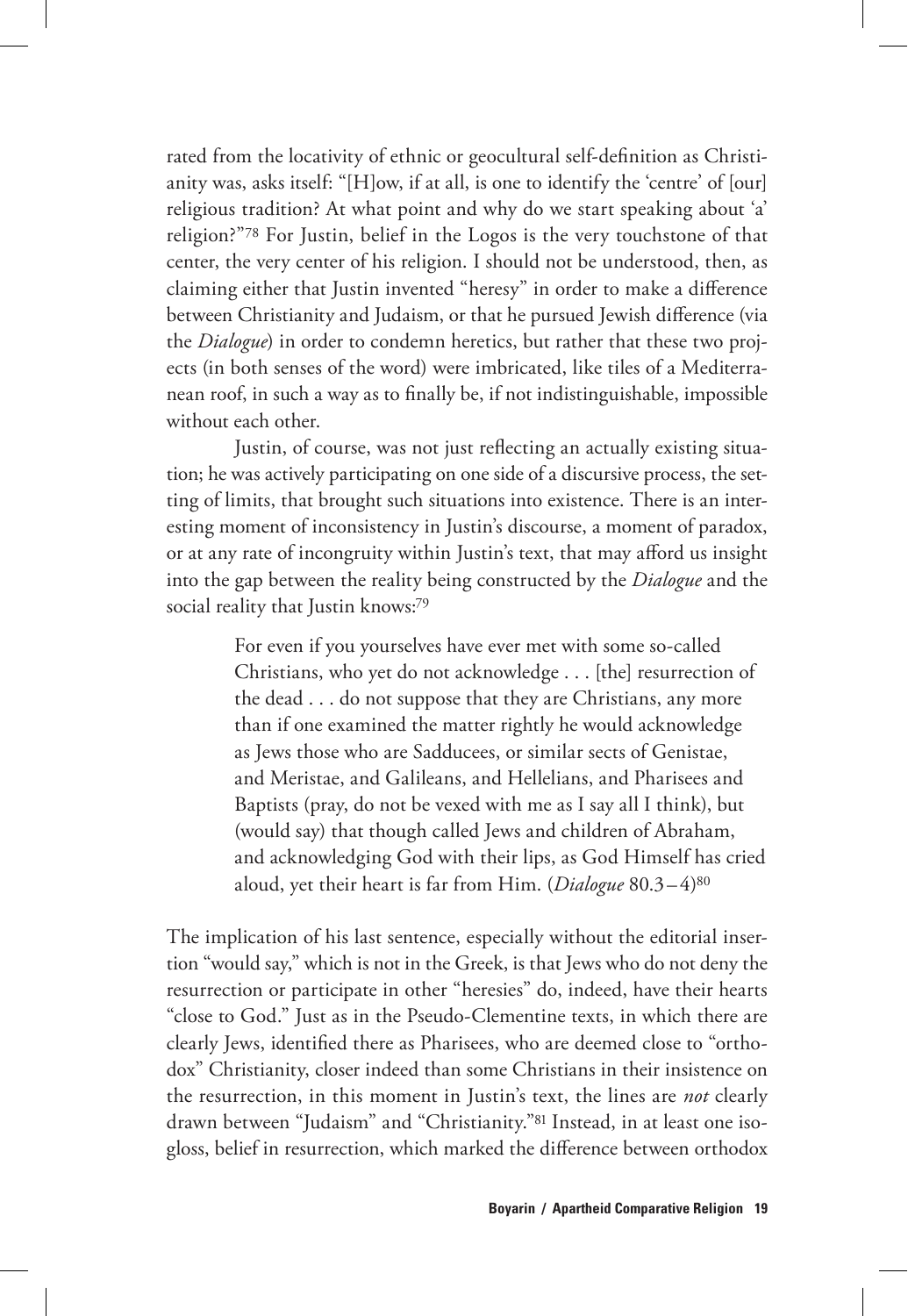and heretic for the Rabbis and Justin and the Pseudo-Clementines alike, the line is drawn between Jew and Jew and between Christian and Christian, thus marking a site of overlap and ambiguity between the two "religions" that the text is at pains to construct as different.82

The gap which this textual moment uncovers allows us to begin to excavate further, beyond textual relations as such, and begin to assemble fragments of the social realities of which they were a part. It gives us access to the ambiguities of a situation in which the ideal, abstract, and legal borders being constructed by the heresiologists were constantly being transgressed by those who simply did not recognize them or abide by them, those who did not regard them as in any way normative, definitive, and in that sense "real."

There is at least one more site within the *Dialogue* in which the new notion of heresy and the issue of Judaism are intimately intertwined. It is certainly suggestive that it is in Justin Martyr that we find for the first time *hairesis* in the sense of "heresy" attributed to Jewish usage as well:

> I will again relate words spoken by Moses, from which we can recognize without any question that He conversed with one different in number from Himself and possessed of reason. Now these are the words: And God said: Behold, Adam has become as one of Us, to know good and evil. Therefore by saying as one of Us He has indicated also number in those that were present together, two at least. For I cannot consider that assertion true which is affirmed by what you call an heretical party among you, and cannot be proved by the teachers of that heresy [Οὑ γὰρ ὅπερ ή παρ' ὑμιν λεγομένη ἁίρεσις δογματίζει φαίην ἃν ἐγῳ ἀληθὲς εἶναι, ἣ οἱ ἐκείνης διδάσκαλοι ἀποδειξαι δύνανται], that He was speaking to angels, or that the human body was the work of angels. (*Dialogue* 62.2, my emphasis)

Justin quotes Genesis 3:22 to prevent the Jewish teachers' "distortion" of Genesis 1:26, "let us make," since in the latter verse it is impossible to interpret that God is speaking to the elements or to himself. In order, however, to demonstrate that his interpretation that God is speaking to the Second Person (the Logos) is the only possible one, Justin has to discard another possible reading that some Jewish teachers, those whom Trypho himself would refer to as a *hairesis*, have offered but cannot prove, namely, that God was speaking to angels.83 On this text Marcel Simon comments: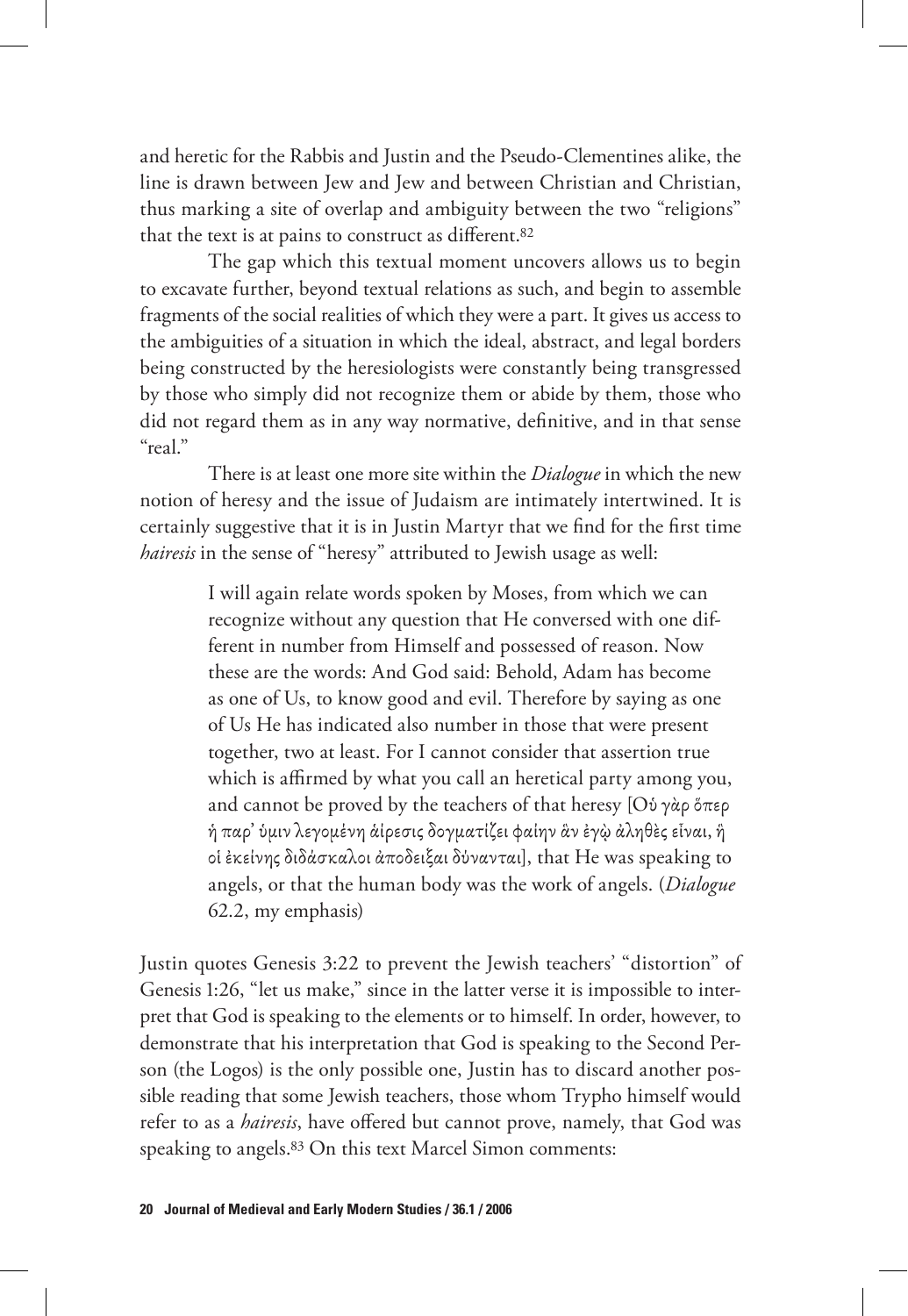However, when this passage, written in the middle of the second century, is compared with the passage in Acts, it seems that the term *hairesis* has undergone in Judaism an evolution identical to, and parallel with, the one it underwent in Christianity. This is no doubt due to the triumph of Pharisaism which, after the catastrophe of 70 c.e., established precise norms of orthodoxy unknown in Israel before that time. Pharisaism had been one heresy among many; now it is identified with authentic Judaism and the term *hairesis,* now given a pejorative sense, designates anything that deviates from the Pharisaic way.84

The text is extremely difficult, and the Williams translation does not seem exact, but it nevertheless periphrastically captures the sense of the passage in my opinion. A more precise translation (although still difficult) would be: "For I cannot consider that assertion true which is affirmed by what you call an *hairesis* among you, or that the teachers of it are able to demonstrate."85 "It" in the second clause can only refer to *hairesis*, so Williams's translation is essentially correct although somewhat smoothed out. Justin cannot consider the assertion true, nor can he consider that the teachers of the *hairesis* can prove it. There are two reasons for reading *hairesis* here as "heresy." First, this is consistent with the usage otherwise well attested in Justin with respect to Christian dissident groups and, therefore, seems to be what Justin means by the term in general; and second, the phrase "what you call" implies strongly a pejorative usage. It seems to me, therefore, that Simon's interpretation is well founded.

The literary dialogue between Justin and Trypho, a fictional, nonrabbinic Jew, provides us with a way to examine what Justin knew of Judaism and how he knew it, allowing us to interrogate the social formations underlying nascent Gentile Christianity and nascent rabbinic Judaism in a way that gets beyond the efforts to produce differences between them. As Demetrios Trakatellis has concluded, "Justin knew and presented rather accurately some basic aspects of the Judaism of his day" and "[i]t is plausible then to suggest that, when Justin described Trypho within the framework of his *Dialogue* the way he did, he was reporting a reality related to the theological contacts between Jews and Christians in his time."86 The Judaism described by Justin as that which "your teachers" promulgate bears many significant parallels to actually attested rabbinic opinions.87 In a recent monograph, David Rokeah argues, however, that there was little, if any, contact between Justin and "actual Jewish"—by which he means Pharisaic or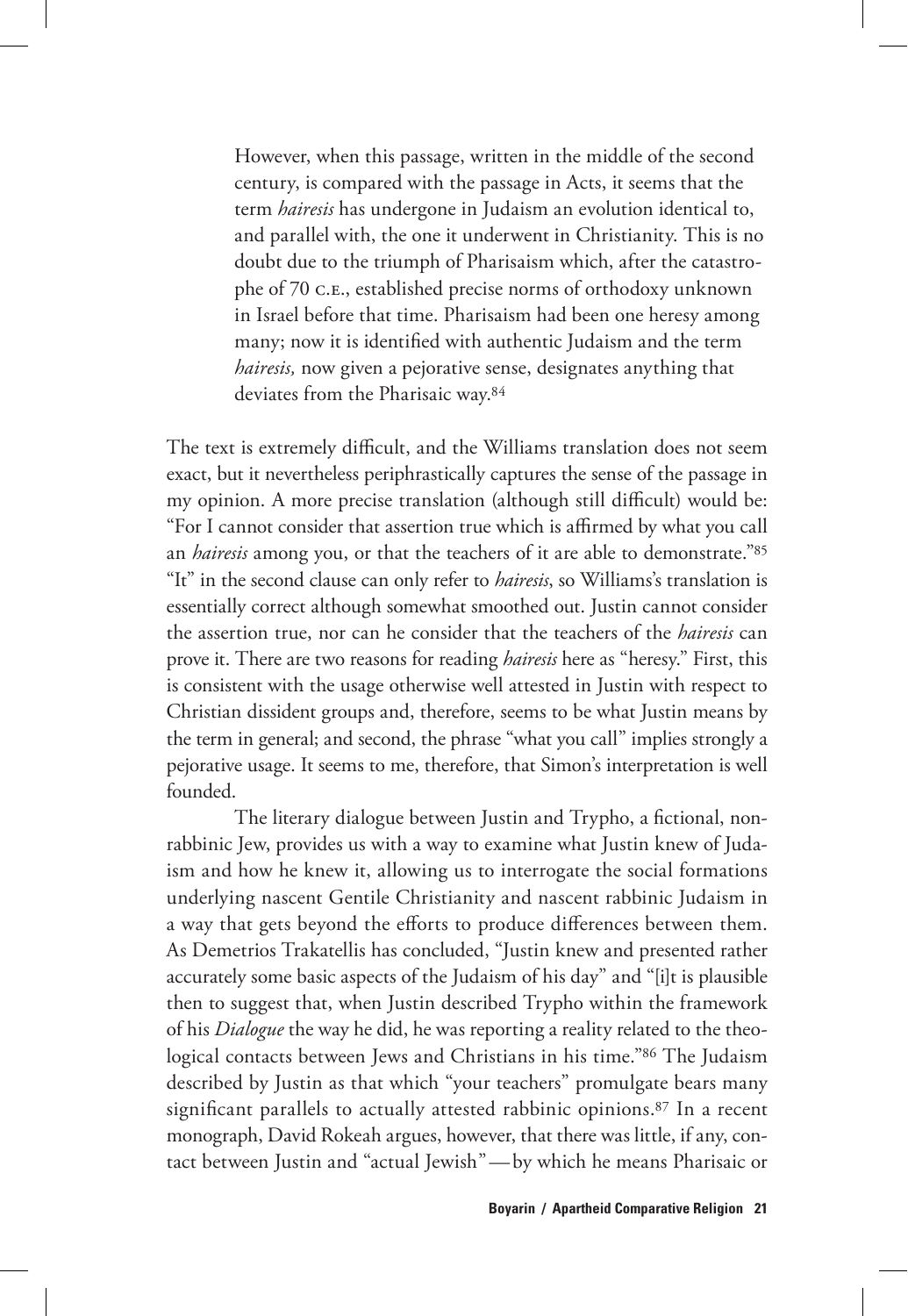rabbinic teachers.88 Rokeah adopts Oskar Skarsaune's suggestion that much (if not all) of Justin's knowledge of Jewish practice and lore is dependent on an early Jewish-Christian text, very likely the same one that is embedded in the Pseudo-Clementines.89

The evidence for Rokeah's position seems strong to me, but leads me to a different revision of our understanding of the history of Jewish/Christian interactions in the early centuries. There is no contradiction between Justin knowing a fair amount about early rabbinic Judaism and his major source being the Jewish-Christians in the background of the Pseudo-Clementines. Indeed, this lack of contradiction is precisely the point. Since, as has recently been well argued, the Jewish-Christians who are the source of the Pseudo-Clementine text were indeed very proximate to the early Rabbis and probably in close (and irenic) contact with them, groups such as theirs can be adduced as the medium of contact and the means by which knowledge was transferred between Gentile Christians and rabbinic Jews.90 For that reason, they were a source of restlessness on the newly invented borders, indeed, perhaps, one important catalyst for the invention of heresy on both sides of that border under construction. They numbered among them the "others" that both sides sought to exclude by naming heretics as heretics. As Albert Baumgarten has argued:

> The Pseudo-Clementine texts exhibit detailed and specific knowledge of rabbinic Judaism. Their awareness is not of commonplaces or of vague generalities which might be based on a shared biblical heritage, but of information uniquely characteristic of the rabbinic world. There can be no doubt that we are dealing with two groups in close proximity that maintained intellectual contact with each other. The authors of the Pseudo-Clementines quite obviously admired rabbinic Jews and their leaders.<sup>91</sup>

The "authors" of the Pseudo-Clementines, then, considered themselves at least fellow travelers of the Rabbis. Justin's representation of Trypho as a Jew who "took the trouble to read them [the Gospels]" (*Dialogue* 10.2) and of the Jewish "teachers" as opposing such association (38.1) is very important as providing evidence that there were such Jews and that they may very well have been seen as troubling by other Jews and Jewish leaders.92 A Pharisaic-lawabiding group that was very knowledgeable in the ways of the Rabbis, but believed in Jesus as Messiah, or was strongly attracted to the Jesus movement, one like the group that produced the Pseudo-Clementines, certainly would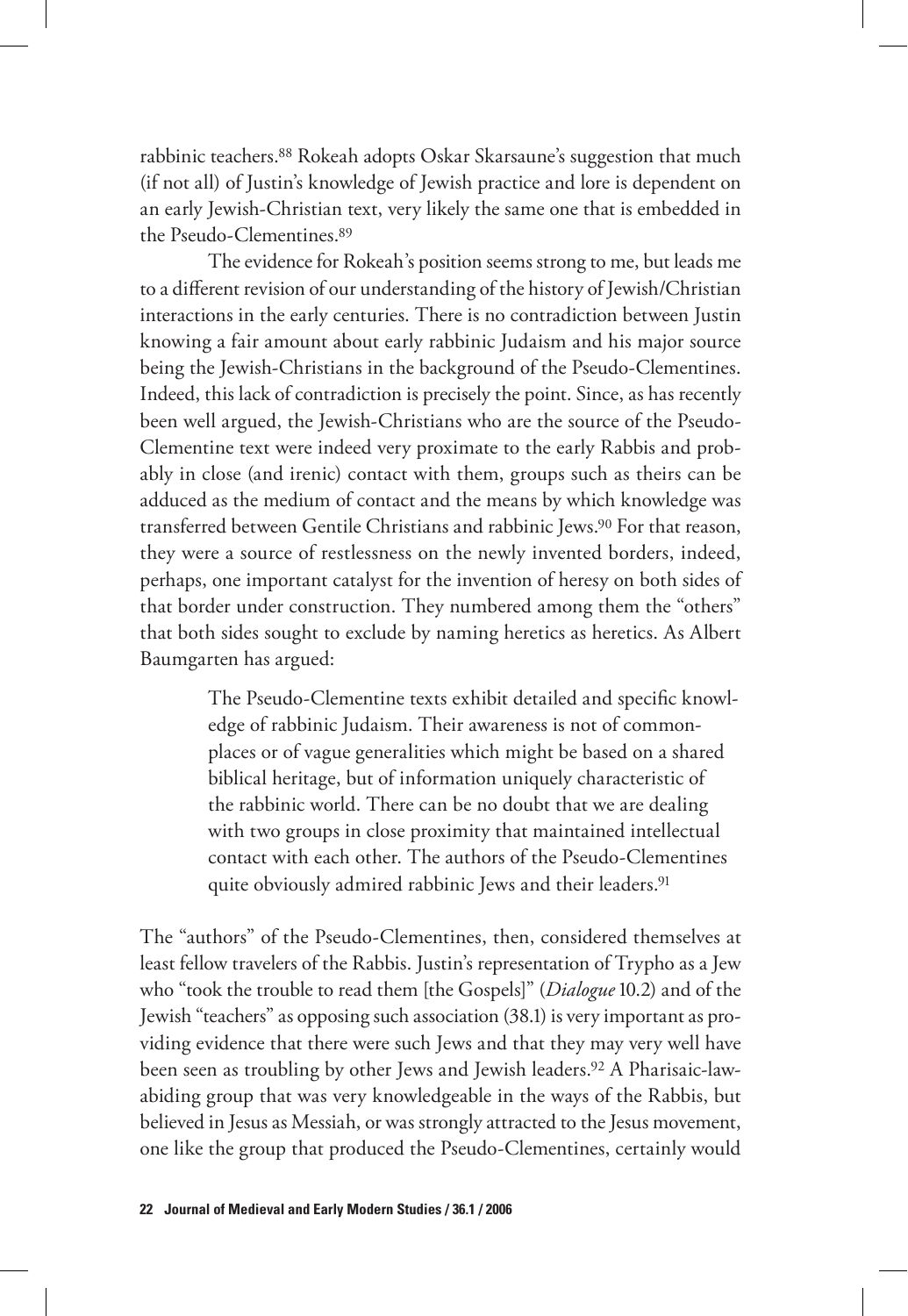have transgressed the very limits that the heresiologists on both sides were so intent on instituting.93 Justin's acceptance of such "Jewish Christians" into communion with "orthodox" Christians (*Dialogue* 47.1–2) would, if anything, have made them more "dangerous" to the Rabbis, for then the border between that which is "Jewish" and that which is "Christian" becomes impossible to locate.94 The existence of law-abiding Jewish-Christian groups (so-called "Nazoreans"), such as the circle behind the Pseudo-Clementine literature as possible mediators between rabbinic Jews who were non-Christians and even Gentile Christians such as Justin, provides suggestive evidence that Judaism and Christianity should be conceived as connected dialects of one language and not as separate languages, as it were, to borrow the great linguist Jespersen's definition of a "language as a dialect with an army," perhaps, indeed, up until the time of Theodosius.<sup>95</sup> They were the "smugglers" who crossed the lines between Czechoslovakia and Poland that the heresiologist border-guards sought to draw carrying with them the contraband of religious knowledge and ideas.

# **Making history of theory**

"Judaeo-Christianity," not Jewish Christianity, but the entire multiform cultural system, should be seen as the original cauldron of contentious, dissonant, sometimes friendly, more frequently hostile, fecund religious productivity out of which ultimately precipitated two institutions at the end of late antiquity, orthodox Christianity and rabbinic Judaism. Ignatius's letters and Justin's *Dialogue* can be read as representations and symptoms of broader discursive forces within Judaeo-Christianity, as a synecdoche of the processes of the formation of nascent orthodoxy and nascent heresiology, as well as of the vectors that would finally separate the Christian church from rabbinic Judaism. Seen in this way, the factors that induced the production of the notion of heresy in the second century are strikingly like those that produced "apartheid comparative religion" in the nineteenth. The historical situation of the second century, I would submit, is arguably best revealed when we reread the ancient texts with an eye for notions of hybridity bred in the hothouse of postcolonial theory.

 $\mathfrak{c}$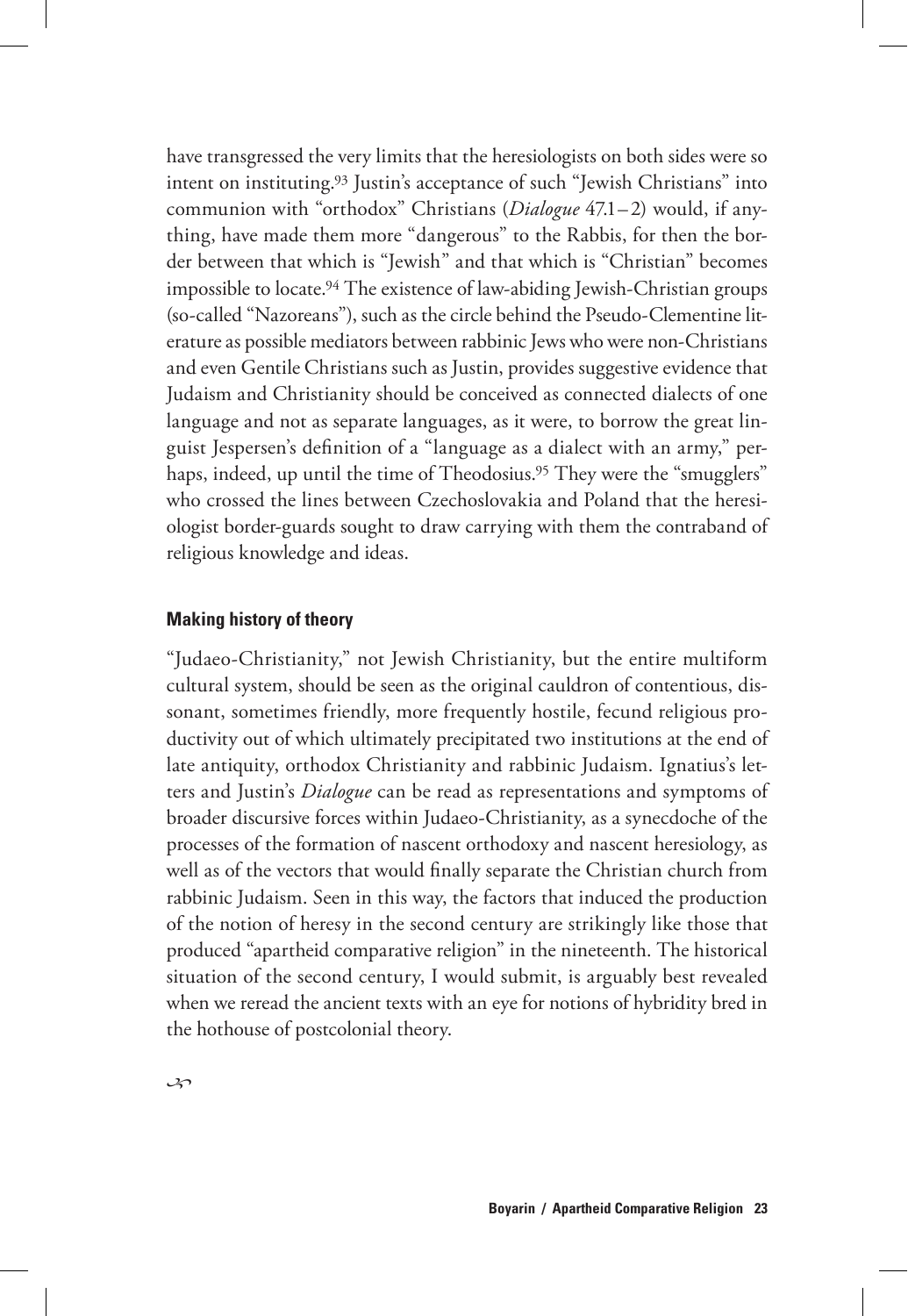## **Notes**

- 1 Jacques Derrida, *Glas*, trans. John P. Leavey, Jr., and Richard Rand (Lincoln: University of Nebraska Press, 1990), 189b. And it is perhaps worth mentioning that that very border has taken on entirely different meanings since Derrida's writing, not least because Czechoslovakia no longer exists.
- 2 Paul de Man, "The Epistemology of Metaphor," in *On Metaphor*, ed. Sheldon Sacks (Chicago: University of Chicago Press, 1979), 17.
- 3 See, e.g., Daniel Boyarin, "Martyrdom and the Making of Christianity and Judaism," *Journal of Early Christian Studies* 6.4 (1998): 577–627; and Boyarin, *Dying for God: Martyrdom and the Making of Christianity and Judaism* (Stanford, Calif.: Stanford University Press, 1999), 93–130, where I argue that people attending both synagogue and church in third-century Caesarea were the "smugglers" who transported discourses of martyrology in both directions across the "abstract, legal, and ideal" frontier between Judaism and Christianity. I would add here "Jewish Christian" communities, such as those behind the Pseudo-Clementine texts.
- 4 Ian Hacking, "Five Parables," in *Philosophy in History: Essays on the Historiography of Philosophy*, ed. Richard Rorty, J. B. Schneewind, and Quentin Skinner (Cambridge: Cambridge University Press, 1984), 22. For Davidson's role in the elaboration of this concept, see Arnold I. Davidson, *The Emergence of Sexuality: Historical Epistemology and the Formation of Concepts* (Cambridge, Mass.: Harvard University Press, 2002), 227 n. 32.
- 5 Karen King has made the point that for early Christian writers, "heresy" was always defined with respect to Judaism; too much Judaism, and you were a Judaizer, too little, a "gnostic." Karen L. King, *Making Heresy: Gnosticism in Twentieth-Century Historiography* (Cambridge, Mass.: Harvard University Press, 2003). See, too, Daniel Boyarin, "The Christian Invention of Judaism: The Theodosian Empire and the Rabbinic Refusal of Religion," *Representations* 85 (2004): 21–57.
- 6 Alain Le Boulluec, *La Notion d'hérésie dans la littérature grecque IIe–IIIe siècles* (Paris: Études Augustiniennes, 1985). See especially, partially in the wake of Le Boulluec, Virginia Burrus, *The Making of a Heretic: Gender, Authority, and the Priscillianist Controversy* (Berkeley: University of California Press, 1995); and J. Rebecca Lyman, "The Making of a Heretic: The Life of Origen in Epiphanius *Panarion* 64," *Studia Patristica* 31 (1997): 445–51.
- 7 Walter Bauer, Gerhard Krodel, and Robert A. Kraft, *Orthodoxy and Heresy in Earliest Christianity*, ed. Gerhard Krodel (Philadelphia: Fortress Press, 1971).
- 8 This tale was suggested to me for this context by Ishay Rosen-Zvi.
- 9 A very diligent and instructive recent effort in the former direction is Israel Jacob Yuval, *Two Nations in Your Womb: Perceptions of Jews and Christians*, in Hebrew (Tel-Aviv: Alma/Am Oved, 2000). See, however, Galit Hasan-Rokem, "Narratives in Dialogue: A Folk Literary Perspective on Interreligious Contacts in the Holy Land in Rabbinic Literature of Late Antiquity," in *Sharing the Sacred: Religious Contacts and Conflicts in the Holy Land First–Fifteenth Centuries c.e.*, ed. Guy Stroumsa and Arieh Kofsky (Jerusalem: Yad Izhak Ben Zvi, 1998), 109–29, for a very different approach, one that focuses less on processes of differentiation as "polemic" and more on shared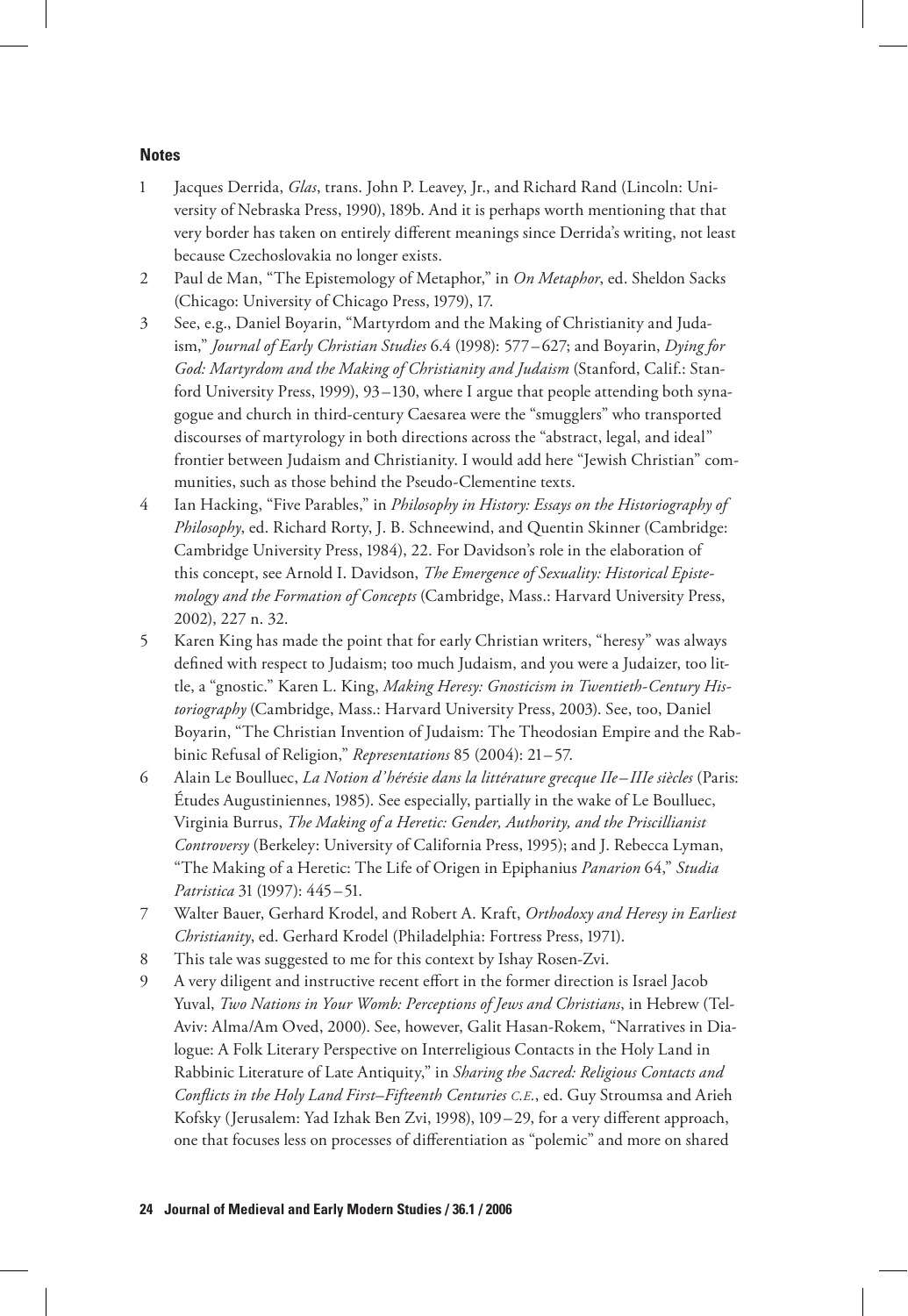traditions. Also see Elchanan Reiner, "From Joshua to Jesus: The Transformation of a Biblical Story to a Local Myth; A Chapter in the Religious Life of the Galilean Jew," in *Sharing the Sacred*, 223–71.

- 10 See also, partially anticipating Le Boulluec, H.-D. Altendorf, "Zum Stichwort: Rechtgläubigkeit und Ketzerei in ältesten Christentum," *Zeitschrift für Kirchengeschichte* 80 (1969): 61–74.
- 11 R. P. C. Hanson, *The Search for the Christian Doctrine of God: The Arian Controversy, 318–381 a.d.* (Edinburgh: T & T Clark, 1988).
- 12 For critique of this view, see Elaine Pagels, "Irenaeus, the 'Canon of Truth,' and the Gospel of John: 'Making a Difference' through Hermeneutics and Ritual," *Vigiliae Christianae* 56 (2002): 339–71.
- 13 Rudolf Lorenz, *Arius judaizans? Untersuchungen zur dogmengeschichtlichen Einordnung des Arius* (Göttingen: Vandenhoek and Ruprecht, 1979). For a notable example of this discursive phenomenon, see Gregory of Nyssa's *Life of Moses*, trans. Abraham J. Malherbe and Everett Ferguson, preface by John Meyendorff (New York: Paulist Press, 1978), 184 and n. 294.
- 14 This point is important for understanding the virulence of the Quartodeciman controversy at this time as well, which, I think, also was largely about establishing a Christianity that is completely separate from Judaism.
- 15 In the Middle Ages, there was as rich and technical a theological controversy on the nature of godhead among Jews as there had been in late antiquity among Christians, yet it did not issue in a structure of orthodoxy and heresy.
- 16 An elegant exemplification of the hybridity of hybridity itself can be found in the fact that Rebecca Lyman reads Justin himself under the sign of postcolonial hybridity. J. Rebecca Lyman, "The Politics of Passing: Justin Martyr's Conversion as a Problem of 'Hellenization,' " in *Conversion in Late Antiquity and the Early Middle Ages: Seeing and Believing*, ed. Anthony Grafton and Kenneth Mills (Rochester, N.Y.: University of Rochester Press, 2003), 36–60. Note especially her remark: "Ironically, due to Justin's and later Irenaeus' successful polemics about 'deviant' teachers, we hesitate to give him as a 'teacher' a central place in the construction of orthodox Christian identity."
- 17 Daniel Boyarin, "Two Powers in Heaven; or, the Making of a Heresy," in *The Idea of Biblical Interpretation: Essays in Honor of James L. Kugel*, ed. Hindy Najman and Judith H. Newman (Leiden: E. J. Brill, 2004), 331–70.
- 18 Arieh Kofsky, "Mamre: A Case of a Regional Cult?" in *Sharing the Sacred*, ed. Stroumsa and Kofsky, 19–30.
- 19 Palestinian Talmud, *'Avodah Zarah* 1.5.39d.
- 20 Daniel Boyarin, *Border Lines: The Partition of Judaeo-Christianity* (Philadelphia: University of Pennsylvania Press, 2004), 209–10.
- 21 David Chidester, *Savage Systems: Colonialism and Comparative Religion in Southern Africa* (Charlottesville: University Press of Virginia, 1996), 4.
- 22 Ibid., 22–23.
- 23 For the persistence of the "monster" as a modern trope for human hybrids, see Rudyard Kipling and Thomas Carlyle as quoted in Robert Young, *Colonial Desire: Hybridity in Theory, Culture, and Race* (London: Routledge, 1995), 3, 5 respectively.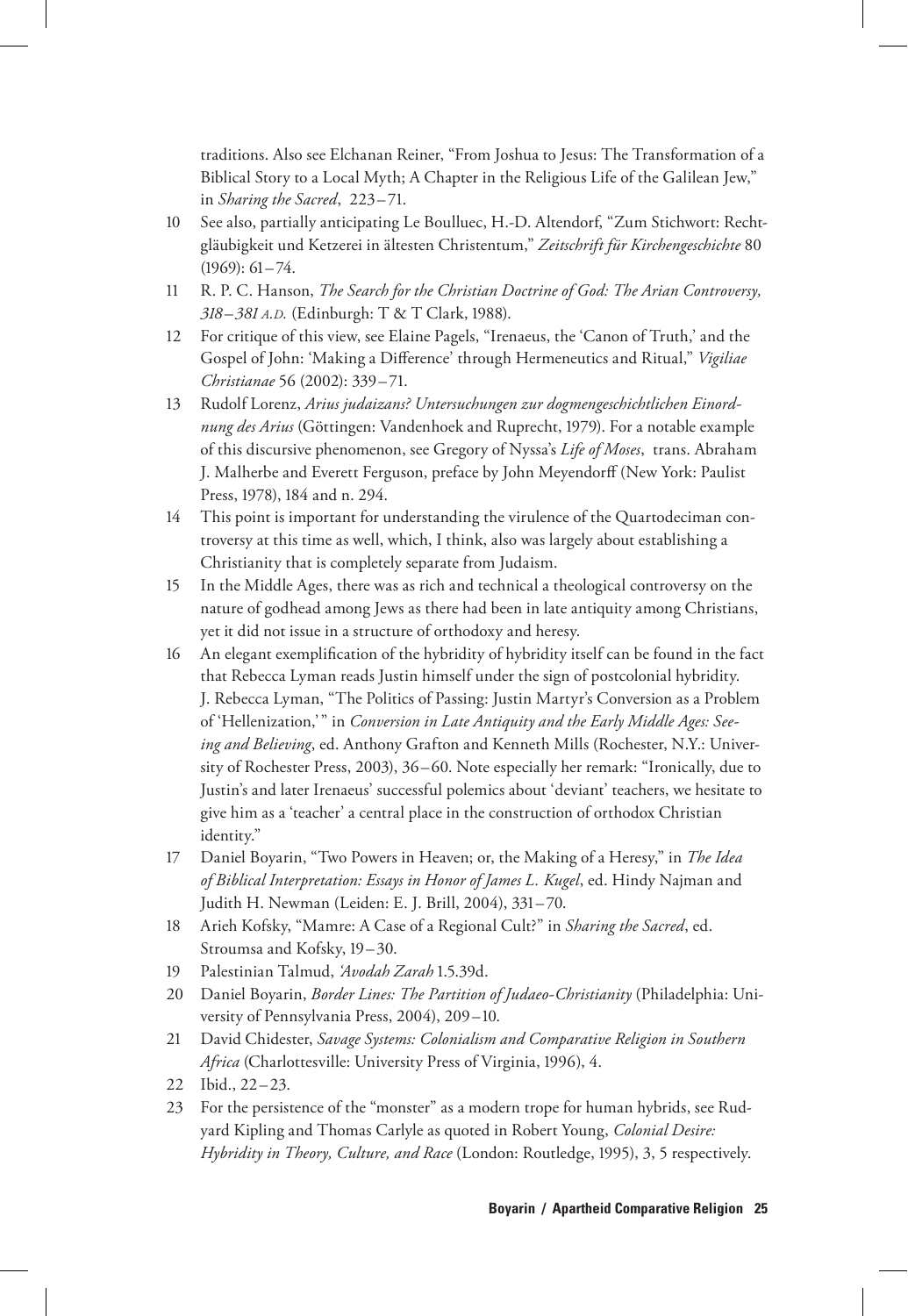- 24 Homi K. Bhabha, *The Location of Culture* (London: Routledge, 1994), 38–39; and see Chidester, *Savage Systems*, xv.
- 25 Bhabha, *Location of Culture*, 33.
- 26 Young, *Colonial Desire*, 161.
- 27 This language has been adopted from the otherwise nearly scurrilous essay, Marjorie Perloff, "Cultural Liminality/Aesthetic Closure? The 'Interstitial Perspective' of Homi Bhabha," at http://wings.buffalo.edu/epc/authors/perloff/bhabha/html.
- 28 Bhabha, *Location of Culture*, 13.
- 29 Young, *Colonial Desire*, 19.
- 30 For another critique that problematizes the notion of "pure precolonial" selves as projected by certain versions of postcolonial analyses, see Ania Loomba, *Colonialism/ Postcolonialism* (London: Routledge, 1998), 181–82. Richard King argues that "Bhabha's notion of 'hybridity' implies that the colonial space involves the interaction of two originally 'pure' cultures (the British/European and the native) that are only rendered ambivalent once they are brought into direct contact with each other" (*Orientalism and Religion: Postcolonial Theory, India, and the Mystic East* [London: Routledge, 1999], 204). While I am somewhat doubtful as to whether this critique is properly applied to Bhabha, it does seem relevant to me in considering the postcolonial model for reading Judaism and Christianity in antiquity, which, we might say, are always/already hybridized with respect to each other.
- 31 Seth Schwartz, *Imperialism and Jewish Society from 200 b.c.e. to 640 c.e.* (Princeton, N.J.: Princeton University Press, 2001), 184.
- 32 This is a point that will be further developed below. I do not enter here into the question as to whether *Christiani* was a derogatory epiphet taken by the Christians themselves as an instance of reverse discourse (the view of Harold Mattingly, "The Origin of the Name *Christiani*," *Journal of Theological Studies* n.s. 9 [1958]: 26–37, to which view I am inclined) or a name that they named themselves originally (the view of Elias Bickerman, "The Name of the Christians," *Harvard Theological Review* 42 [1949]: 109–24). Most recently, supporting Mattingley's position, see Judith Lieu, " 'I Am a Christian': Martyrdom and the Beginning of 'Christian' Identity," in *Neither Jew Nor Greek? Constructing Christian Identity* (Edinburgh: T & T Clark, 2003). See also Lieu, *Image and Reality: The Jews in the World of the Christians in the Second Century* (Edinburgh: T & T Clark, 1996), 23–24.
- 33 On *hairesis* (philosophical party) in the pre-Christian sense, see Marcel Simon, "From Greek *Hairesis* to Christian Heresy," in *Early Christian Literature and the Classical Intellectual Tradition: In Honorem Robert M. Grant*, ed. William R. Schoedel and Robert L. Wilken (Paris: Beauchesne, 1979), 101–16. On *Christianismos* as a new race, see Denise Kimber Buell, "Race and Universalism in Early Christianity," *Journal of Early Christian Studies* 10.4 (2002): 429–68.
- 34 For Althusser's terminology, see Louis Althusser, "Ideology and Ideological State Apparatuses (Notes Toward an Investigation)," in *Mapping Ideology*, ed. Slavoj Žižek (London: Verso, 1994), 100–140.
- 35 See, however, Lee I. Levine, *The Rabbinic Class of Roman Palestine in Late Antiquity* (New York: Jewish Theological Seminary of America, 1989), not, to be sure, a *Marxisant* work.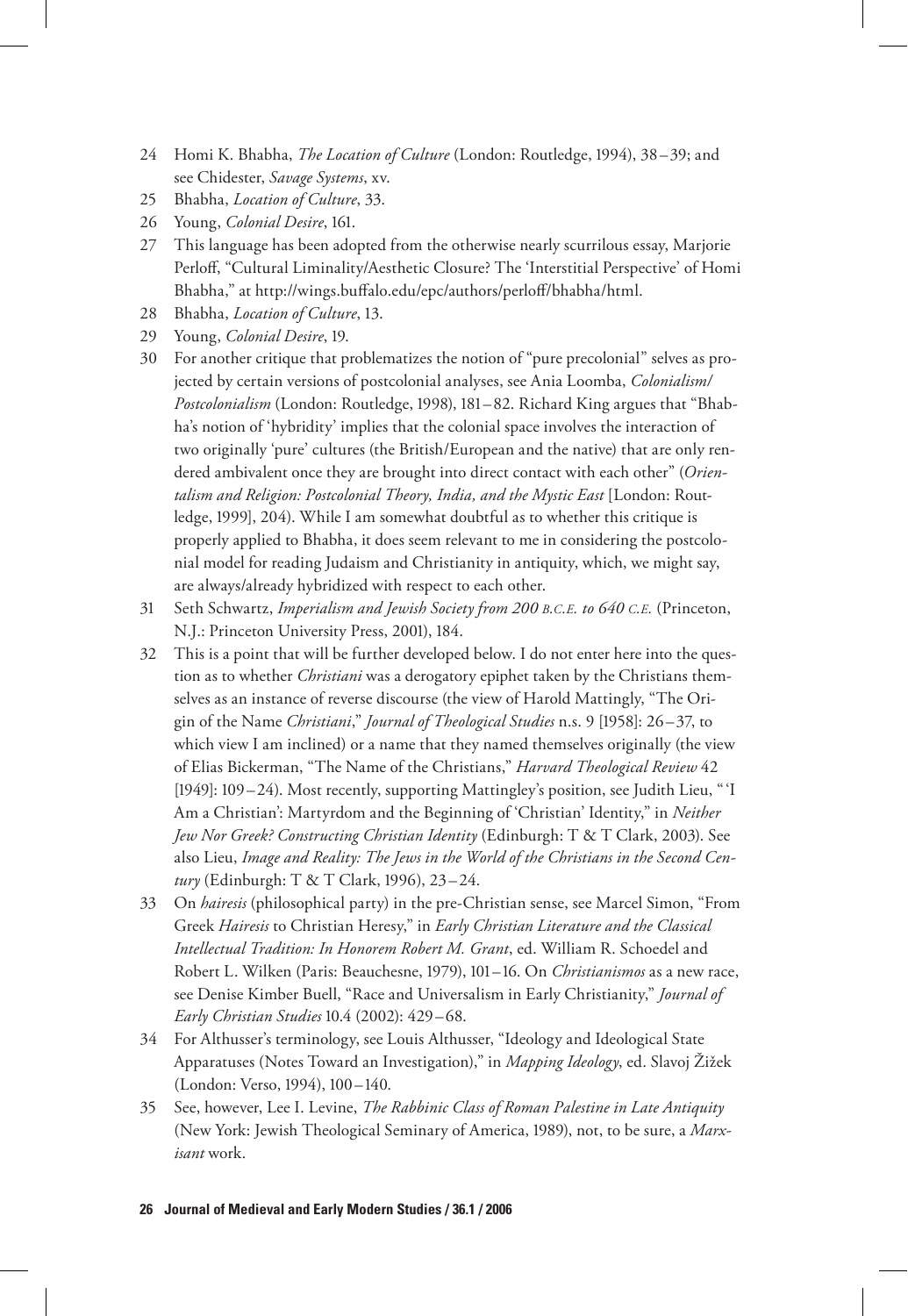- 36 Althusser, "Ideology and Ideological State Apparatuses," 126.
- 37 Loomba, *Colonialism/Postcolonialism*, 37.
- 38 For a more detailed study of "religion" per se as a *dispositif*, see Boyarin, "The Christian Invention."
- 39 The scare quotes are an indication that it was, in fact, a large part of Ignatius's very project to invent the bishop, and he, himself as one, but that is beyond my scope here.
- 40 C. K. Barrett, "Jews and Judaizers in the Epistles of Ignatius," in *Jews, Greeks, and Christians: Religious Cultures in Late Antiquity; Essays in Honor of William David Davies*, ed. Robert Hamerton-Kelly and Robin Scroggs (Leiden: E. J. Brill, 1976), 243.
- 41 William R. Schoedel, *Ignatius of Antioch: A Commentary on the Letters of Ignatius of Antioch*, ed. Helmut Koester, trans. and ed. William R. Schoedel (Philadelphia: Fortress Press, 1985), 203. Further citations of Ignatius's writings are cited in the text (*Ignatius*) by chapter and verse of the works followed by page numbers.
- 42 Paul's two uses of the term *Ioudaismos* (unique in the New Testament) in Galatians 1:13–14 mean the mores/way of life (*αναστροφήν*) traditional among Jews. It is surely clear that Paul had no sense of a not-yet-coined *Christianismos* as the name for a new religion, opposed to Judaism as the religion of Israel. For Paul, the relevant opposition is Greek and Jew, of course. As Conzelmann has put it, "The classifying of mankind from the standpoint of salvation history as Jews and Greeks is a Jewish equivalent for the Greek classification 'Greeks and barbarians.' " Hans Conzelmann, *1 Corinthians: A Commentary on the First Epistle to the Corinthians*, ed. George W. MacRae, trans. James W. Leitch, with James W. Dunkly (Philadelphia: Fortress Press, 1976), 46. We surely do not have here, then, a differentiation of religions.
- 43 Jonathan A. Goldstein, trans. and ed., *II Maccabees: A New Translation with Introduction and Commentary*, The Anchor Bible 41a (New York: Doubleday, 1983), 192. And see now discussion in Daniel Boyarin, "Semantic Differences; or, 'Judaism'/ 'Christianity,' " in *The Ways That Never Parted: Jews and Christians in Late Antiquity and the Early Middle Ages*, ed. Adam H. Becker and Annette Yoshiko Reed (Tübingen: Mohr Siebeck, 2003), 65–86.
- 44 Elizabeth A. Castelli, *Martyrdom and Memory: Early Christian Culture-Making* (New York: Columbia University Press, 2004), 50.
- 45 Frances Young, *Biblical Exegesis and the Formation of Christian Culture* (Cambridge: Cambridge University Press, 1997), 49–50.
- 46 Rowan Williams, "Does It Make Sense to Speak of Pre-Nicene Orthodoxy?" in *The Making of Orthodoxy: Essays in Honour of Henry Chadwick*, ed. Rowan Williams (Cambridge: Cambridge University Press, 1989), 1–23.
- 47 See Boyarin, "Semantic Differences."
- 48 See Lieu, *Image and Reality*, 28, for an exploration of the anxieties brought on by this fuzzy border. This position is partially *pace* Keith Hopkins, "Christian Number and Its Implications," *Journal of Early Christian Studies* 6.2 (1998): 187, who regards such fuzziness (or "porosity" in his language) as particularly characteristic of Christianity. Hopkins's article is very important and will have to be reckoned with seriously in any future accounts of Judaeo-Christian origins and genealogies. See also Lyman, "Politics of Passing."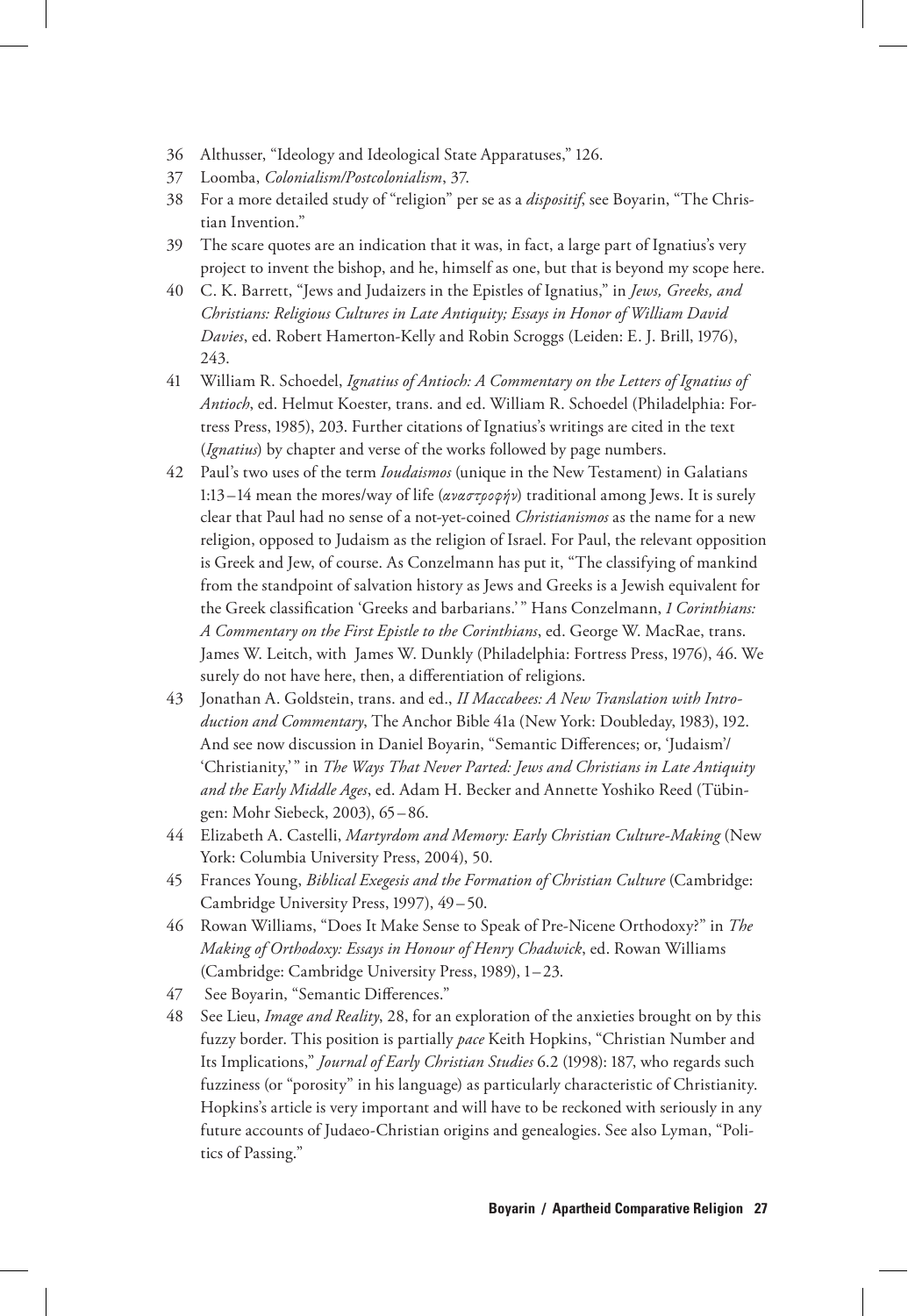- 49 Schoedel, *Ignatius*, 49. Schoedel also explicitly connects Ignatius's heresiological work with his assertion of the authority of the monarchial bishop as instances of Ignatius's constructive world-making (12).
- 50 See Schoedel, *Ignatius*, 41; and Henning Paulsen and Walter Bauer, *Die Briefe des Ignatius von Antiochia und der Brief des Polykarp von Smyrna* (Tübingen: Mohr Siebeck, 1985), 25.
- 51 Other interpretations seeing Ignatius's comment as a reference to the name *Ephesus* seem to me quite far-fetched.
- 52 For this sense of being "by nature" Christians, see Trallians 1:1 and Schoedel's discussion, *Ignatius*, 138.
- 53 See Schoedel, *Ignatius*, 43, for a contrary opinion.
- 54 Lieu, "I Am a Christian," in *Neither Jew Nor Greek?*; Carlin A. Barton, "The 'Moment of Truth' in Ancient Rome: Honor and Embodiment in a Contest Culture," *Stanford Humanities Review* 6 (1998): 16–30.
- 55 Similarly, it seems to me that in Eph. 7:1 where Ignatius writes, "For some are accustomed with evil deceit to carry about the name, at the same time doing things unworthy of God" (*Ignatius*, 59), it is *not* the name *Christ* that these folks are carrying about (*pace* Schoedel: "that is, they move from place to place looking for converts to their version of Christianity"), but the name *Christian*. See Justin's remark that, "For I made it clear to you that those who are Christians in name, but in reality are godless and impious heretics, teach in all respects what is blasphemous and godless and foolish." *Dialogue* 80.3–4, ed. and trans. A. Lukyn Williams, *Justin Martyr: The Dialogue with Trypho* (London: SPCK, 1930); Justin, *Dialogus Cum Tryphone*, ed. Miroslav Marcovich (Berlin: Walter de Gruyter, 1997). Further citations of the *Dialogue* are given in the text by chapter and line numbers.
- 56 As Lieu remarks, "I Am a Christian," in *Neither Jew Nor Greek?* 215, "The claiming of this identity involves the denial of other alternatives," hence the importance of the name, martyrdom, and *Ioudaismos* in Ignatius. If one can be a Jew and a Christian, then Ignatius's martyrdom would, indeed, be in vain.
- 57 Schoedel, *Ignatius*, 12, sees *heresy* and *heterodox* as quasitechnical terms in Ignatius. But cf. *Ignatius*, 147: "But we should note first that in referring to the 'strange plant' as 'heresy' Ignatius is mainly concerned about the false teachers themselves rather than their teaching. 'Heresy,' then, is still basically a matter of people who disrupt unity and create 'faction.' "
- 58 See also Barrett, "Jews and Judaizers," 220–44.
- 59 The quoted material is from de Man, "Epistemology of Metaphor," in *On Metaphor*, ed. Sacks, 17.
- 60 *Ignatius*, 128.
- 61 See Schoedel, *Ignatius*, 118, who considers Ignatius's usage of *Ioudaismos* to be the same as in II Maccabees, Paul, and the pastoral epistles.
- 62 Ibid., 202–3.
- 63 Contra Schoedel, *Ignatius*, 118, I do not see here a near-technical term for heresy, preferring the view of Martin Elze, "Irrtum und Häresie," *Kairos* 71 (1974): 393–94.
- 64 Schoedel, *Ignatius*, 201.
- 65 Ibid., 123 n. 3.

#### **28 Journal of Medieval and Early Modern Studies / 36.1 / 2006**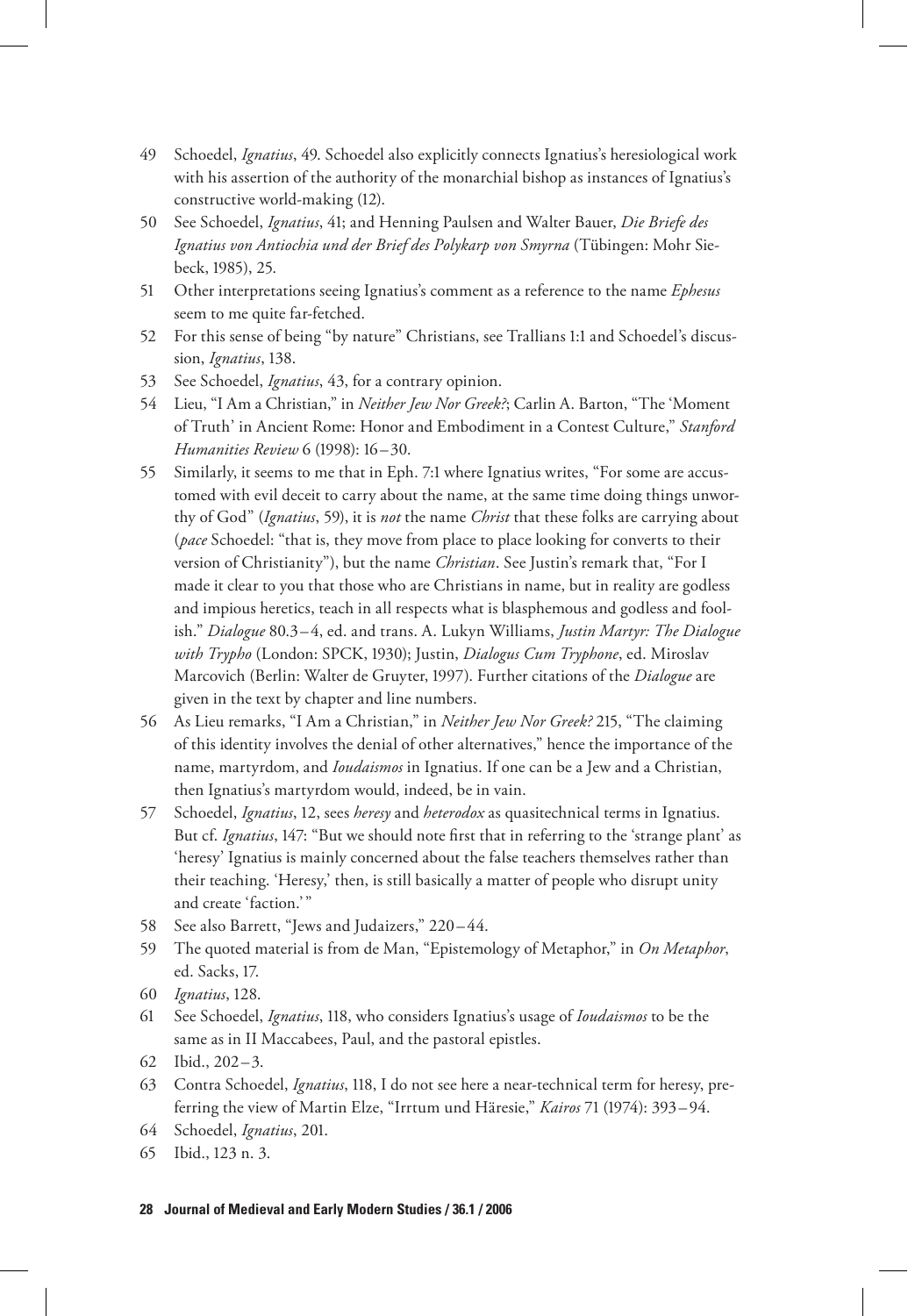- 66 Ibid., 123–24: "But Ignatius makes a characteristic move when he links the resurrection with the mystery of Christ's death and emphasizes the latter as that through which faith comes. For it is Christ's death that stands out as a 'mystery' in Ignatius's mind (Eph. 19:1). One purpose of Ignatius here is to present the passion and resurrection (not Scripture as misinterpreted by the Jews and Judaizers) as that which determines the shape of Christian existence (and makes sense of Scripture)."
- 67 For further discussion of this difficult passage, see Schoedel, *Ignatius*, 207–9; and especially William R. Schoedel, "Ignatius and the Archives," *Harvard Theological Review* 71 (1978): 97–106. Oddly enough, these Jewish Christians sound like Saducees: "the Sadducean group reject [the oral traditions], saying that one should consider as rules [only] those which have been written down, and that it is not necessary to keep the regulations handed down from the ancestors" (Josephus, *Antiquities* 13.297). See also Birger Pearson, "The Emergence of the Christian Religion," in *The Emergence of the Christian Religion: Essays on Early Christianity* (Harrisburg, Pa.: Trinity Press International, 1997), 11–14; Einar Molland, "The Heretics Combatted by Ignatius of Antioch," *Journal of Ecclesiastical History* 5 (1954): 1–6; Paulsen and Bauer, *Die Briefe*, 85–86; and the important argument of C. K. Barrett in "Jews and Judaizers," in *Jews, Greeks, and Christians*, ed. Hamerton-Kelly and Scroggs, 233, who argues that Ignatius has heard this preaching, must mean that the persons in question were Christian, even if (in Ignatius' eyes) unsatisfactory Christians. Ignatius is unlikely to have made his way into the synagogue."
- 68 Paulsen and Bauer, *Die Briefe*, 85.
- 69 Schoedel, *Ignatius*, 207.
- 70 Ibid., 118–19. I disagree with Schoedel's remark that "Ignatius speaks of Judaism where Paul would more naturally have spoken of the law," that this contrast is "between grace and Judaism and not, as in Paul, between grace and law." I think that Ignatius simply does not operate with an opposition between grace and law at all, as we can see from Mag. 2: "because he is subject to the bishop as to the grace of God and to the presbytery as to the law of Jesus Christ."
- 71 Daniel Boyarin, "The Gospel of the Memra: Jewish Binitarianism and the Crucifixion of the Logos," *Harvard Theological Review* 94.3 (2001): 243–84.
- 72 This interpretation was generated in conversation with my colleague Rebecca Lyman for whose koinonia I am especially grateful. While it must be conceded that Ignatius does not mention *Ioudaismos* in the letters (Trallians and Smyrneans) where he is most explicit in his attacks on "docetics," I still find it quite plausible to see the same tendencies at work in these instances, with perhaps a somewhat varying emphasis. In all instances, it does seem to be denial of Christ's passion that is at work. Similarly in Ephesians, where it is generally conceded that Ignatius combats "docetic" teachers (Schoedel, *Ignatius*, 59, 231), Ignatius does not name the "heresy" either but merely refers to those "who are accustomed with evil deceit to carry about the name" (7:1), but there, too, he emphasizes positively the reality of the Incarnation, death, and resurrection, "first passible and then impassible [of] Jesus Christ our Lord," who is, moreover, "God in death." According to this interpretation we must understand those mentioned in Smyrneans 5:1, "whom the prophecies did not persuade nor the law of Moses, nor indeed until now the gospel" (*Ignatius*, 230), as meaning that they were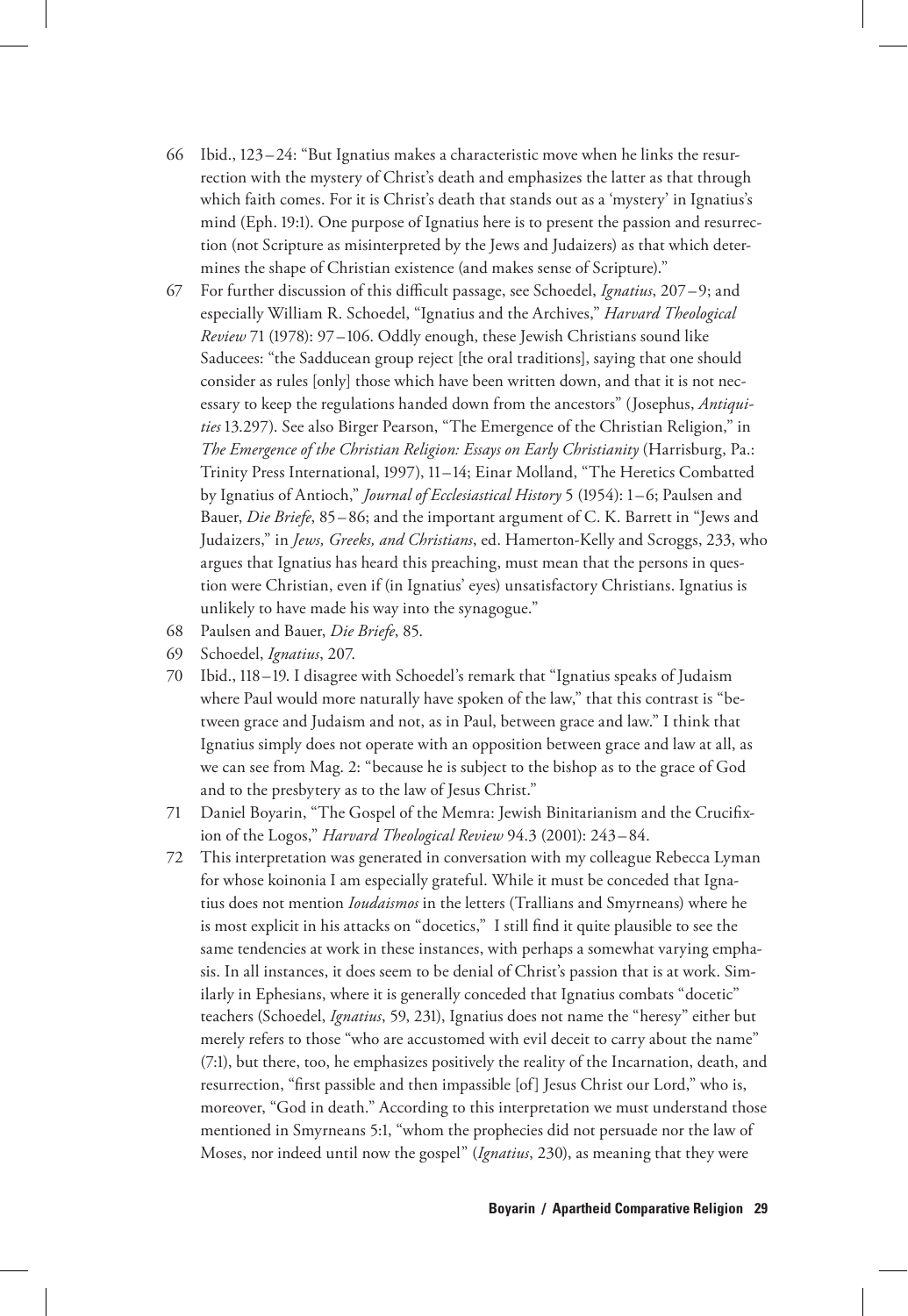not persuaded to interpret those documents and traditions (for the Gospel is almost surely oral for Ignatius) as proof of the Gospel of incarnational Christology. As Schoedel, himself an adherent of the view that two groups of "heretics" are comprehended in Ignatius, writes:

As we have seen, Ignatius thinks of the appeal to the Scriptures as making sense only if it is recognized that they point forward to Christ and find their fulfillment there. The prophets and Moses gain their significance from the events of the Lord's ministry (cf. *Phd*. 5.2; 8.2; 9.2) and the commitment of the martyr (cf. *Phd*. 5.1; 8.2). Thus arguments that Ignatius had used against Judaizers to subordinate the Scriptures to Christ are used here (in a modified form) against docetists to confirm the reality of the humanity of Christ. (*Ignatius*, 234)

Given, however, that it seems most plausible (in my view) to see the issue between Ignatius and those who "expound *Ioudaismos*" in Magnesians and Philadelphians as also about the death of the Logos, it seems most elegant to assume as well that the same arguments are used with the same goals in mind in both groups of texts, thus supporting the view of Theodor Zahn, *Ignatius von Antiochien* (Gotha, 1873), 356–99, esp. 370; and J. B. Lightfoot and J. R. Harmer, trans., *The Apostolic Fathers*, 2nd. ed., rev. Michael W. Holmes (Grand Rapids, Mich.: Baker Book House, 1989), 359–75. This interpretation is supported by the fact that Ignatius uses precisely the same terms, *heterodoxy* and *grace* as the terms of opposition in Mag. 8:1 and Smyr. 6:2. Cf. the awkwardness to which Schoedel is forced: "In any event, his arguments rely most heavily . . . on the nature of the gospel, and he finds it possible to adapt his views on the subject either to those who overemphasize the Scriptures (as in Philadelphia) or to those who teach docetism (as in Smyrna)" (*Ignatius*, 242). A further possible objection to this interpretation is the fact that Ignatius accuses his opponents at Smyrna of having no concern for "the widow, none for the orphan, none for one distressed, none for one imprisoned etc." (6:2; *Ignatius*, 238), a set of objections that would seem hardly to have been directed at Judaizing. However, against this objection we can put Schoedel's own obviously correct assertion that "[i]t would be naive, however, to think that the bishop was describing the behavior of his opponents accurately. What is true, perhaps, is that they valued their theology highly enough to be unwilling to sacrifice it simply to avoid the threat of disruption to the community" (*Ignatius*, 240). This would be just as true of alleged Judaizers who deny the physical death and resurrection as of so-called Gnostics. In my view, the interpretation that Ignatius deals with two groups of "heretics," Jewish Christians who keep the Law and have too low a Christology and "Gnostics" who have too high a Christology, owing to their over-allegiance to pagan philosophies, is a product of the (later) heresiological schema itself, argued for compellingly by Karen King, in *Making Heresy*, wherein all heresy is either a matter of being too Jewish or not Jewish enough, as it were. The very assertion of the existence of a real entity called "Gnosticism" is, following Michael Allen Williams, *Rethinking "Gnosticism": An Argument for Dismantling a Dubious Category* (Princeton, N.J.: Princeton University Press, 1996), and the even more farreaching King, is to buy into the (Justinian, Irenaean) heresiological ideology itself.

73 Schoedel, *Ignatius*, 234. To be sure, Schoedel would see this view as being applicable only in the case of the "Gnostic docetics," while I would extend the point, either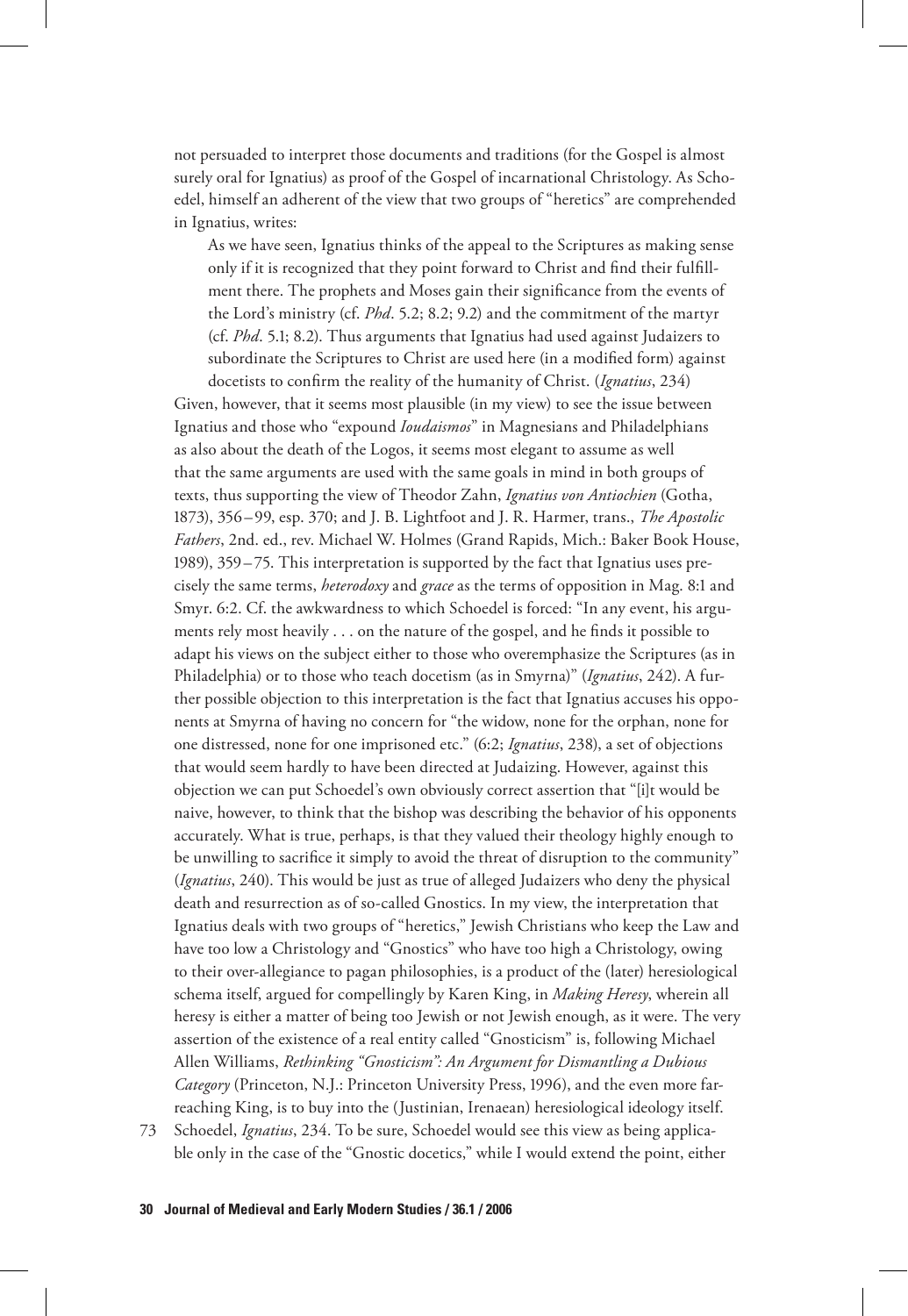by seeing all of Ignatius's opponents as essentially one and the same, particularly so if they are being polarized by Ignatius himself, or as seeing it as applicable to both of the cases if the "two heresy" view holds.

- 74 This lucid summary of Le Boulluec's thesis is given by David T. Runia, "Philo of Alexandria and the Greek *Hairesis*-Model," *Vigiliae Christianae* 53.2 (1999): 118.
- 75 Le Boulluec, *La notion d'hérésie*, 110.
- 76 Boyarin, "The Gospel of the Memra." For the prominence of Logos theology within the *Dialogue*, see M. J. Edwards, "Justin's Logos and the Word of God," *Journal of Early Christian Studies* 3.3 (1995): 261–80.
- 77 In recent discussions, my friend and colleague Marc Hirshman disagreed sharply with this assessment, arguing, in effect, that it is too dependent on Le Boulluec's acceptance of Nautin's argument that much of Irenaeus's work includes a copy of a lost work of Justin's against heresies. Even without the grandiosity of the larger argument, however, I believe that the texts cited and discussed from the *Dialogue* below here are sufficient to establish Justin's great concern for heresy as a negative—and not neutral—category. If he is, as he seems to be, the first author to use *hairesis* in this pejorative sense, then Le Boulluec's argument stands whether or not we accept Nautin's reconstruction. I would like to thank Hirshman for providing the critical stimulus to come back to this question.
- 78 Rowan Williams, "Does It Make Sense to Speak of Pre-Nicene Orthodoxy?" in *The Making of Orthodoxy*, 3.
- 79 This inconsistency in Justin's text was pointed out to me by Shamma Boyarin.
- 80 For the crucial (Platonic) distinction between being called a Jew and being one, see Shaye J. D. Cohen, *The Beginnings of Jewishness: Boundaries, Varieties, Uncertainties* (Berkeley: University of California Press, 1998), 60–61. See on this passage Le Boulluec, *La notion d'hérésie*, 71, who considers that "La représentation hérésiologique a cependant besoin de déformer la conception juive des divers courants religieux pour attendre son efficacité entière." In my view, this is less of a deformation than Le Boulluec would have it.
- 81 On the Pseudo-Clementine texts, see Albert I. Baumgarten, "Literary Evidence for Jewish Christianity in the Galilee," in *The Galilee in Late Antiquity*, ed. Lee I. Levine (New York: Jewish Theological Seminary of America, 1992), 39–50.
- 82 On the distinction between orthodox and heretic by the Rabbis, see Christine E. Hayes, "Displaced Self-Perceptions: The Deployment of *Mînîm* and Romans in *B. Sanhedrin* 90b–91a," in *Religious and Ethnic Communities in Later Roman Palestine*, ed. Hayim Lapin (Potomac: University Press of Maryland, 1998), 249–89.
- 83 Edwards, "Justin's Logos," has made a compelling argument that in the *Dialogue* as much as in the *Apologies*, Justin's Logos theology is being elaborated, indeed that his Logos theology is a product of the biblical interpretation promulgated in the *Dialogue*. However, since this claim is perhaps controversial (and indeed proved controversial to a recent audience of my work), I will stick here with the more general formula of the Second Person, whether deemed the Logos or not. There can be no doubting then that Justin argues several times with Trypho over the latter's alleged denial of a Second Person. Since, as I am arguing, Second Person theology was nearly ubiquitous in pre-Christian Judaism and was not uncontested in early Christianity,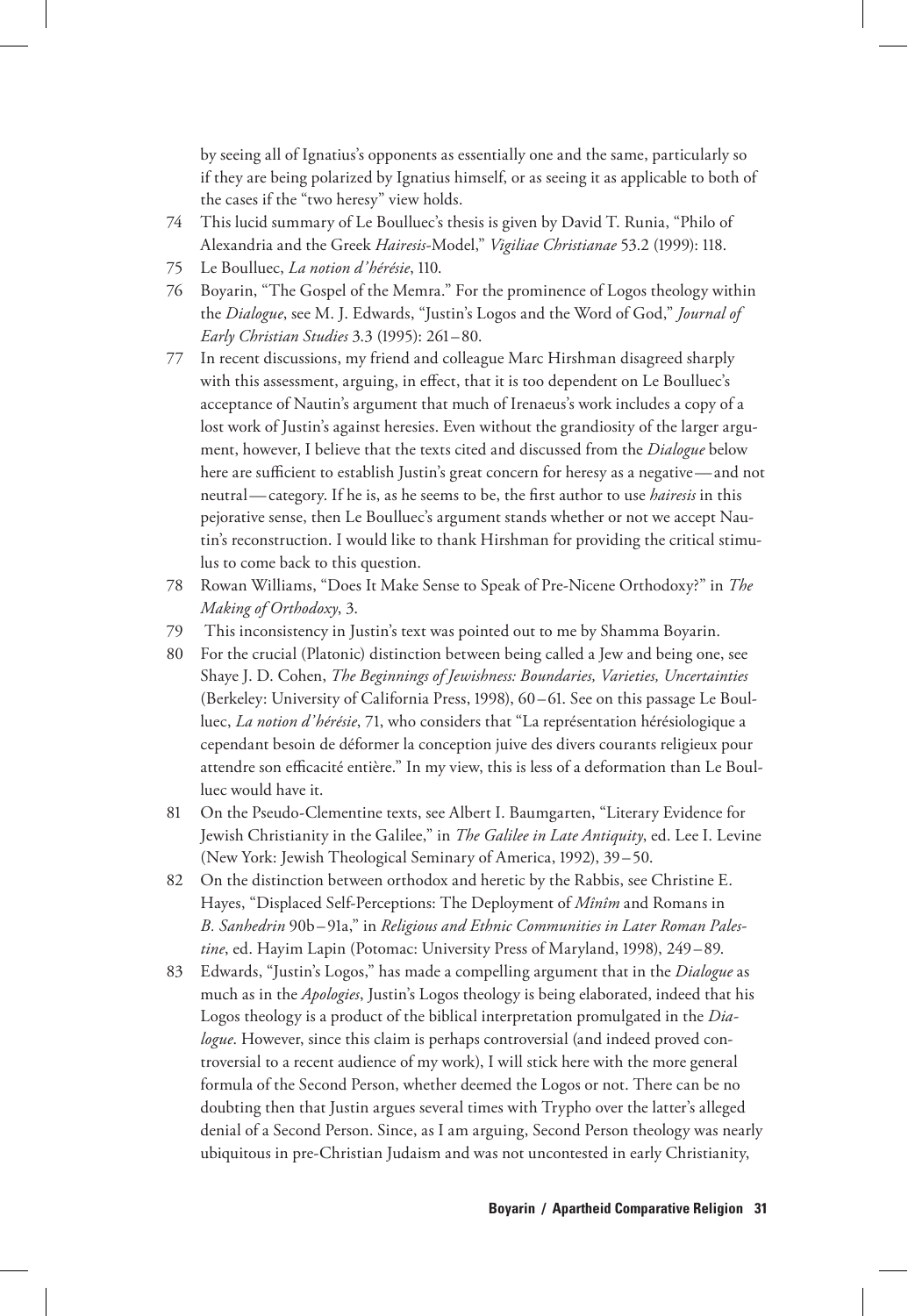my reading strategy is to purport that Justin had a stake in making this be a (if not the) difference that marks off himself (Christian) from his opponent (Jew) and thus the marker of that self-definition, such that any Second-Person–deniers immediately confess, as it were, that they are really Jews and not Christians.

- 84 Simon, "Hairesis," 106.
- 85 I am grateful for Erich Gruen's and Chava Boyarin's help with construing this passage in the *Dialogue*, although neither are responsible for my interpretation of it. Cf. the old translation in *The Apostolic Fathers, Justin Martyr, Irenaeus*, Ante-Nicene Fathers, vol. 1, ed. Alexander Roberts and James Donaldson (Grand Rapids, Mich.: Wm. B. Eerdmans, 1989), 228: "For I would not say that the dogma of that heresy which is said to be among you is true, or that the teachers of it can prove that [God] spoke to angels, or that the human frame was the workmanship of angels." David T. Runia for his part translates in " 'Where, Tell Me, is the Jew . . . ?': Basil, Philo, and Isidore of Pelusium," *Vigiliae Christianae* 46.2 (1992): 178: "For personally I do not think the explanation is true which the so-called sect among you declares, nor are the teachers of that sect able to prove that he spoke to angels or that the human body is the creation of angels."
- 86 Demetrios Trakatellis, "Justin Martyr's Trypho," *Harvard Theological Review* 79.1–3 (1986): 287, 297. A recent scholar from the side of rabbinics, Marc Hirshman, however, argues that Justin's knowledge of rabbinic exegesis is "on the whole unimpressive." Marc Hirshman, *A Rivalry of Genius: Jewish and Christian Biblical Interpretation in Late Antiquity*, trans. Batya Stein (Albany: State University of New York Press, 1996), 65. My preliminary assessment is that Hirshman's somewhat skeptical remarks derive in part from an attempt to find in Justin the echoes of what are really later, detailed developments in rabbinic exegesis per se, while Trakatellis is essentially right that the general *kind* of Judaism that "Trypho" represents (and the voice of Justin himself telling Trypho what "your teachers say" even more so) is not far from what we can imagine as the religious ethos of nascent forms of Judaism close to the Rabbis in the second century.
- 87 For excellent examples, see Darrell D. Hannah, *Michael and Christ: Michael Traditions and Angel Christology in Early Christianity* (Tübingen: Mohr Siebeck, 1999), 111–12. Note that for our purposes it doesn't make any difference whether Trypho is a "real" person or one made up; the only significant point is whether the Judaism that he expresses and that, therefore, Justin knows can be shown to be a realistic possibility. See also A. H. Goldfahn, "Justinus Martyr und die Agada," *Monatschrift für Geschichte und Wissenschaft des Judentums* 22 (1873): 49–60, 104–15, 145–53, 193–202, 257–69; and see Hirshman, *Rivalry of Genius*, 31–42, 55–66. In spite of the recent work on this subject, this is a matter that will repay further research.
- 88 David Rokeah, *Justin Martyr and the Jews* (Leiden: Brill, 2002).
- 89 Oskar Skarsaune, *The Proof from Prophecy—A Study in Justin Martyr's Proof-Text Tradition: Text-Type, Provenance, Theological Profile* (Leiden: Brill, 1987), 316–20; Rokeah, *Justin Martyr and the Jews*, 30. What remains, however, is to consider the question of the dating of that source, its possible connections with rabbinic or associated traditions, and the dating of those traditions. Both Skarsaune who accepts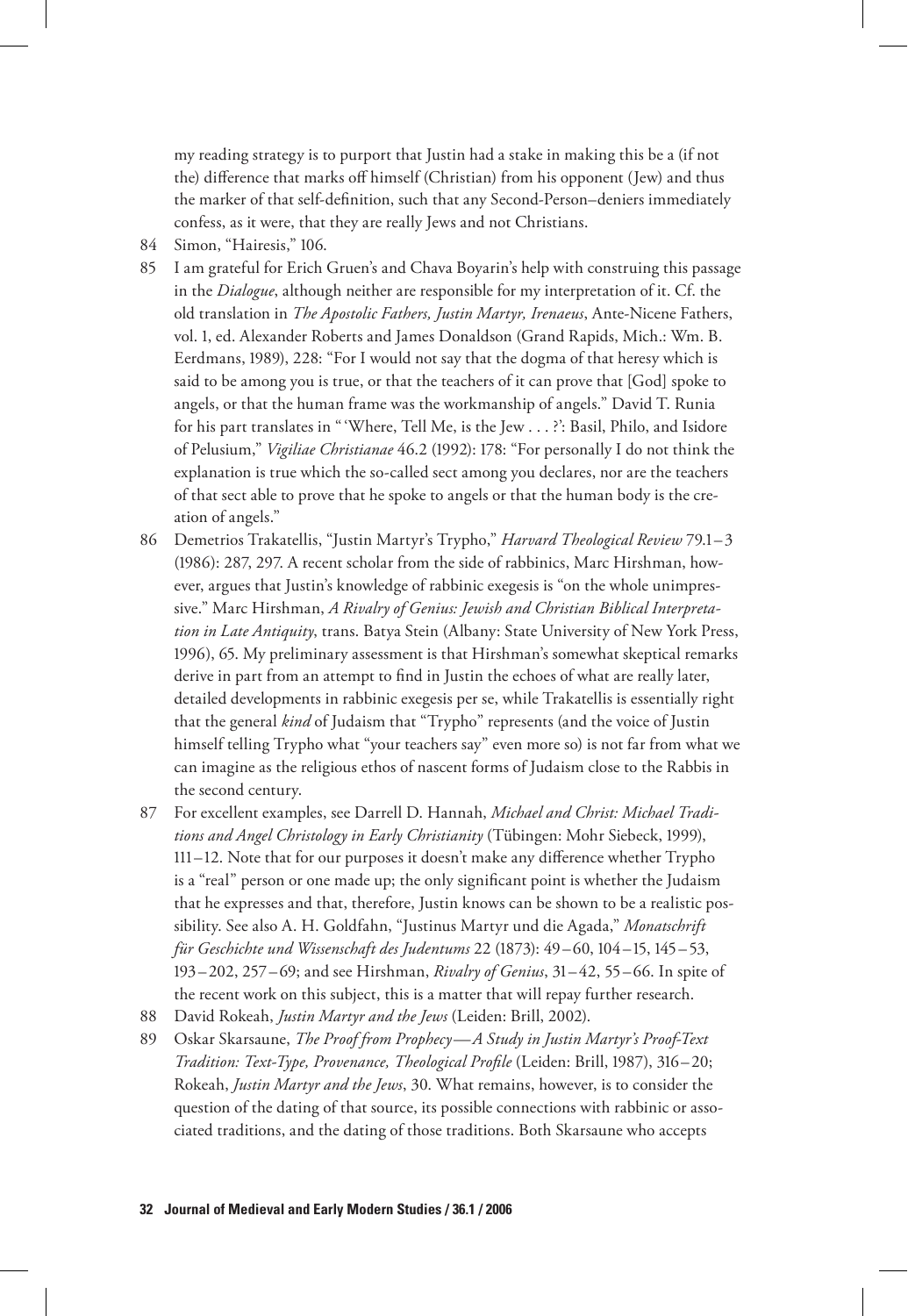such connections and Rokeah who rejects them rely on the assumption that material attributed to second-century Rabbis in fifth-century (and even eighth-century!) texts can be dated to the second century (*Proof from Prophecy*, 319; *Justin Martyr and the Jews*).

- 90 Baumgarten, "Literary Evidence," in *The Galilee in Late Antiquity*, ed. Levine.
- 91 Ibid., 46–47.
- 92 As Williams, ed. and trans., *Dialogue with Trypho*, 74–75, points out, the Gospel is only represented in rabbinic literature with cacophemisms: e.g., '*Awen Gilayon* (The Scroll of Falsehood) or '*Awon Gilayon* (The Scroll of Sin). The contrast with Trypho's "admirable and great" is striking, although vitiated somewhat by the fact that Williams is much too credulous in accepting the ascription and therefore the dating of this talmudic notice, which may be much later. One's confidence in this ascription to early Palestinian sources is certainly not raised by the fact that it seems only to occur in this Babylonian talmudic citation and in a context which shows much Babylonian diction. See also Frédéric Manns, *Essais sur le Judéo-Christianisme* (Jerusalem: Franciscan Press, 1977), 131. The prohibition on conversation with Christians is not attested in rabbinic texts redacted before the mid–third century (albeit in the name of the early-second-century Rabbi Tarfon, who has even been—temptingly but implausibly—identified with Trypho), and even then, clearly was honored as much in the breach (within Palestinian and even rabbinic circles) as in the observance, *pace* Leslie W. Barnard, *Justin Martyr: His Life and Thought* (London: Cambridge University Press, 1967), 40, 45, who at least understands that the *Dialogue* is indicative of "closer intercourse between Christians and Jews in the first half of the second century than has usually been supposed," but still imagines that the "rabbis of Jamnia" had sought to "enforce a pattern of Pharisaic orthodoxy which forbad contacts with the *Minim,* i.e. Christians." See also Barnard's crucial point that "[Trypho] warns us against identifying the linguistic frontier between the Greek and Semitic worlds with the cultural frontier between Hellenism and Judaism" (*Justin Martyr*, 42). All Judaism is, by definition, Hellenistic, precisely under the definition of Hellenism itself as the creative adaptation of Greek to Asiatic (and therefore also, ipso facto, Semitic) cultural forms and societies; see Lee I. Levine, *Judaism and Hellenism in Antiquity: Conflict or Confluence* (Seattle: University of Washington Press, 1998). By the time we can speak of anything recognizable as "Judaism" at all, it is, by definition Hellenistic. As Seth Schwartz has remarked, *Imperialism and Jewish Society*, 25, "When Alexander the Great conquered the east coast of the Mediterranean in 332 b.c.e., he found there a world which was not completely foreign to him, in which certain aspects, at least, of Greek culture already enjoyed widespread acceptance." For a compelling general argument that binary oppositions between Judaism and Hellenism are a (problematic) scholarly construct, see also Erich S. Gruen, *Heritage and Hellenism: The Reinvention of Jewish Tradition* (Berkeley: University of California Press, 1998), 292. Also Schwartz's remark, "Hellenization was so pervasive and fundamental that it has little utility as an analytic category" (*Imperialism and Jewish Society*, 12). I am working here with the same assumption that motivates Schwartz's work, namely, "that the Israelite religion, as practiced before the destruction of the Kingdom of Judah by the Babylo-